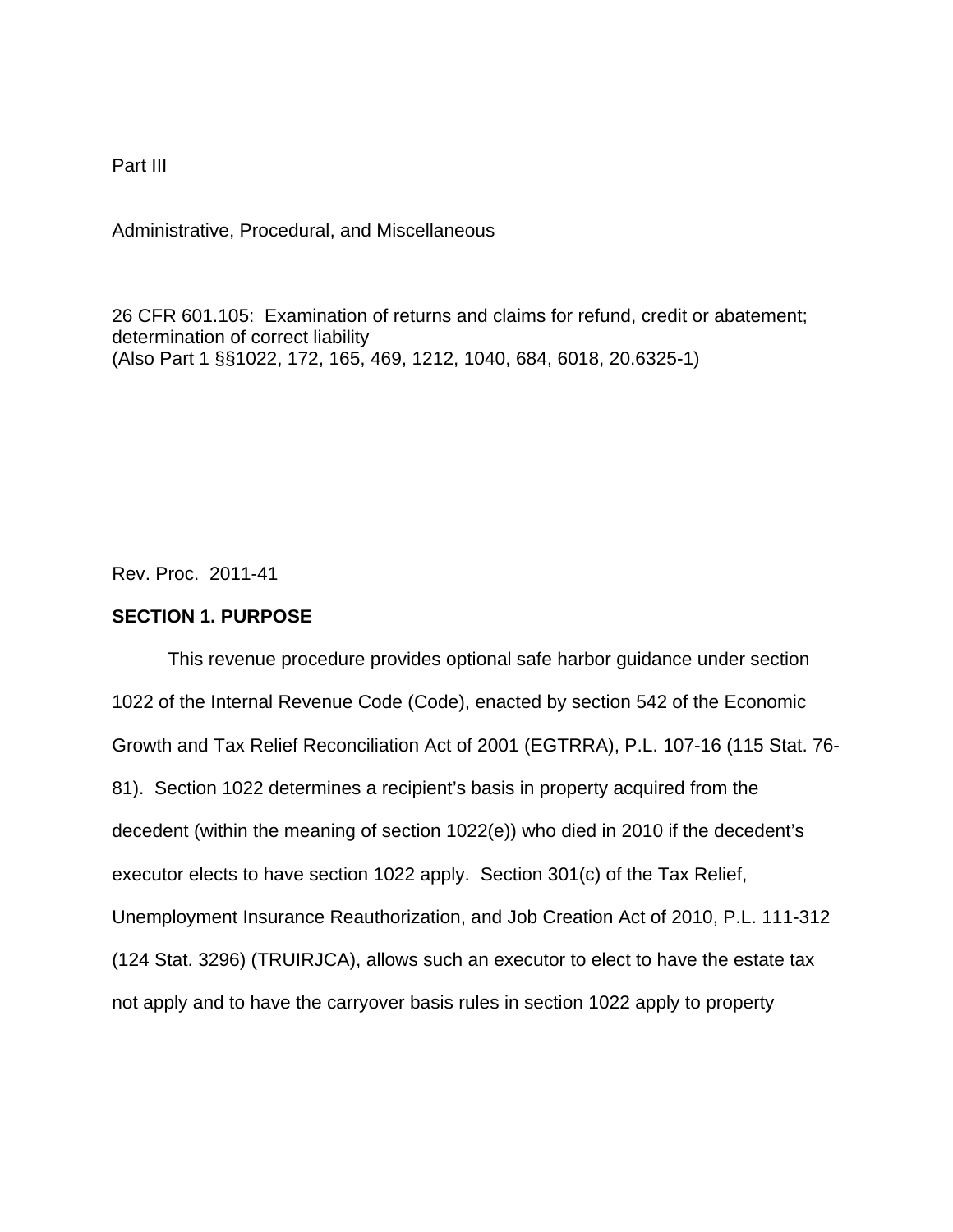transferred as a result of the decedent's death (Section 1022 Election). This revenue procedure does not address the time or manner in which such an executor makes the Section 1022 Election or allocates generation-skipping transfer (GST) exemption to transfers occurring as a result of such decedent's death. Instead, taxpayers must see Notice 2011-66 for such guidance.

### **SECTION 2. BACKGROUND**

Subtitle A of title V of EGTRRA enacted section 2210, which made chapter 11 (the estate tax) inapplicable to the estate of any decedent who died in 2010 and chapter 13 (the GST tax) inapplicable to generation-skipping transfers made in 2010. On December 17, 2010, TRUIRJCA became law, and section 301(a) of TRUIRJCA retroactively reinstated the estate and GST taxes. However, section 301(c) of TRUIRJCA allows the executor of the estate of a decedent who died in 2010 to elect to apply the Code as though section 301(a) of TRUIRJCA did not apply with respect to chapter 11 and with respect to property acquired or passing from a decedent (within the meaning of section 1014(b)). Thus, section 301(c) of TRUIRJCA allows the executor of the estate of a decedent who died in 2010 to elect not to have the provisions of chapter 11 apply to the decedent's estate, but rather, to have the provisions of section 1022 apply.

# **SECTION 3. SCOPE**

The safe harbor procedures of this revenue procedure apply to executors of the estates of decedents who died in 2010 and to recipients of property acquired from such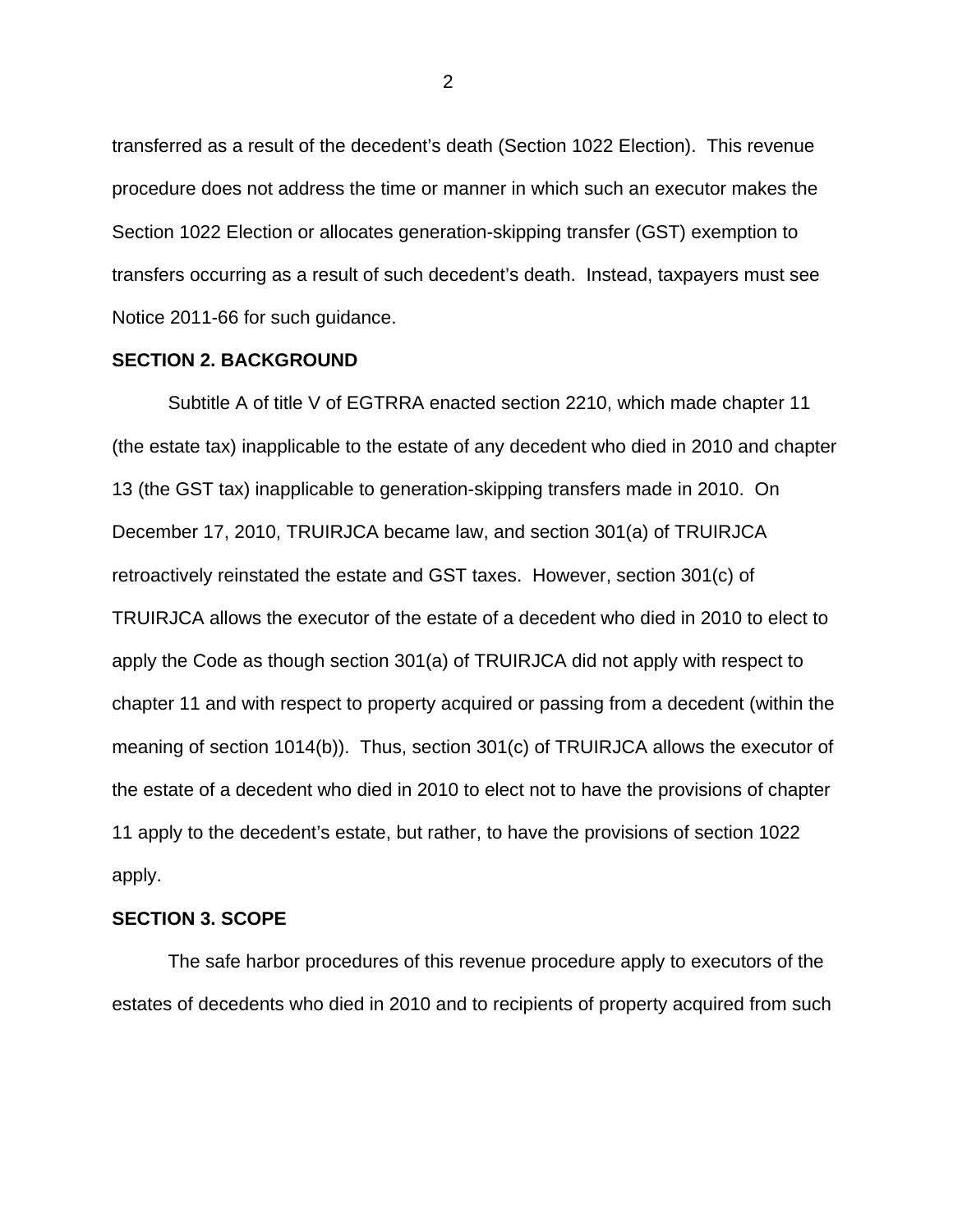decedents, if the executors make the Section 1022 Election. If the executor of the estate of the decedent who died in 2010 makes the Section 1022 Election and follows the applicable provisions of section 4 of this revenue procedure and takes no return position contrary to any provisions of section 4, the Internal Revenue Service (IRS) will not challenge the taxpayer's ability to rely on the provisions of section 4 either on the Form 8939, Allocation of Increase in Basis for Property Acquired From a Decedent, or any other return of tax.

### **SECTION 4. APPLICATION**

#### .01 Application of Section 1022.

 (1) In General. Section 1022 applies to the estate of a decedent who died in 2010 only if the executor, as defined in section 2203, makes the Section 1022 Election as described in Notice 2011-66. Section 1022(a)(1) generally provides that property acquired from the decedent (within the meaning of section 1022(e)) (hereinafter, *acquired from the decedent*) is treated as having been transferred by gift. If the decedent's adjusted basis is less than or equal to the property's fair market value (FMV) determined as of the decedent's date of death, the recipient's basis is the adjusted basis of the decedent. Section 1022(a)(2)(A). If the decedent's adjusted basis is greater than that FMV, the recipient's basis is limited to that FMV. Section  $1022(a)(2)(B)$ .

If the executor of the estate of a decedent who died in 2010 makes the Section 1022 Election, section 1022 applies to determine a recipient's basis in all property acquired from that decedent, regardless of the year in which the property is sold or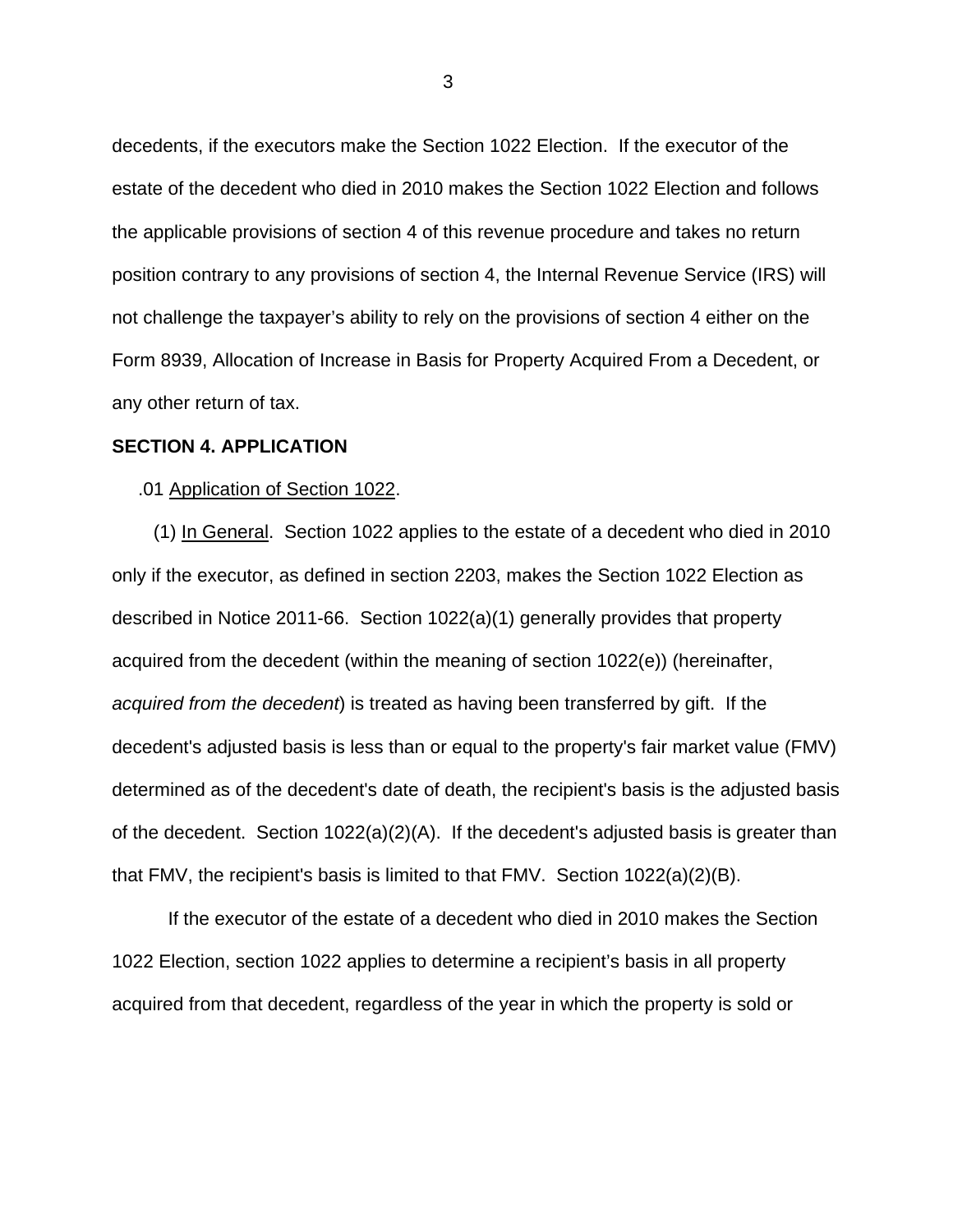distributed. Accordingly, if property is acquired from the decedent who died in 2010 and the executor makes the Section 1022 Election, then when the property is sold during 2010, 2011 or any subsequent year, the recipient's (seller's) basis in the property is determined under section 1022 rather than under section 1014.

Furthermore, sections 1022(b) and (c) allow the executor of such a decedent's estate to allocate additional basis (Basis Increase) to increase the basis of certain assets that both are acquired from the decedent and are owned by the decedent (within the meaning of section 1022(d)) (hereinafter, *owned by the decedent*) at death. If the property is acquired from and owned by the decedent, and if the decedent's adjusted basis in the property is less than the property's FMV on the decedent's date of death, then the executor generally may allocate Basis Increase to the property, provided that the property's total basis may not exceed the property's FMV on the date of death.

 (2) Property Not Subject to Section 1022. If the decedent's executor makes the Section 1022 Election, section 1022 will apply to determine a recipient's basis only in property acquired from the decedent as further described in section 4.01(3) of this revenue procedure. Thus, section 1022 does not determine the recipient's basis in every type of property transferred from a decedent who died in 2010. An example of property that is not property acquired from the decedent is property that constitutes a right to receive an item of income in respect of a decedent under section 691 (IRD). Section 1022(f). For purposes of section 1022, annuities subject to income tax under section 72 are considered property that constitutes the right to receive an item of IRD.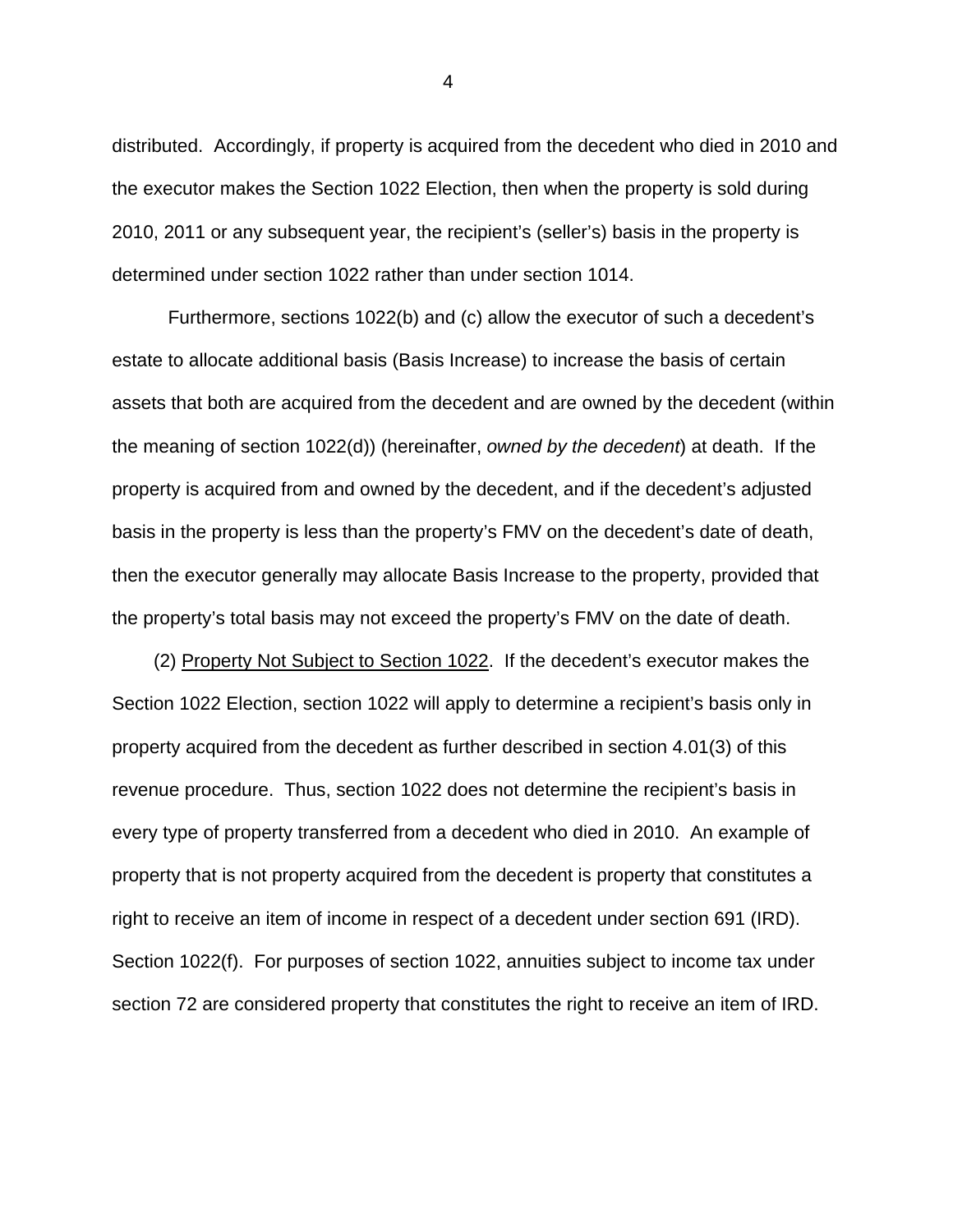Rev. Rul. 2005-30, 2005-1 C.B. 1015. The recipient's basis in property that is not subject to section 1022 is determined under other applicable sections of the Code.

 (3) Property Acquired From the Decedent - Section 1022(e). Property acquired from the decedent (within the meaning of section 1022(e)) is property acquired by bequest, devise, or inheritance, or by the decedent's estate from the decedent. The term also includes property transferred by the decedent during the decedent's lifetime: (i) to a qualified revocable trust as defined in section 645(b)(1), regardless of whether the election under section 645 is made for that trust; or (ii) to any other trust with respect to which the decedent reserved the right to make any change in the enjoyment thereof through the exercise of a power to alter, amend, or terminate the trust (which, for this purpose, is deemed to include a retained reversionary interest in the trust on death and trust property subject to any retained power of appointment). Finally, the term includes any other property that passes from the decedent by reason of death to the extent that such property passes without consideration, such as: (i) any property transferred at the decedent's death by reason of the decedent's holding and/or exercising a general power of appointment (as defined in section 2041) with respect to such property if that power was not created by the decedent, (ii) property held by the decedent and another person as joint tenants with right of survivorship or as tenants by the entirety; and (iii) the surviving spouse's one-half interest in community property (as discussed in section 4.05 of this revenue procedure).

 $\sim$  5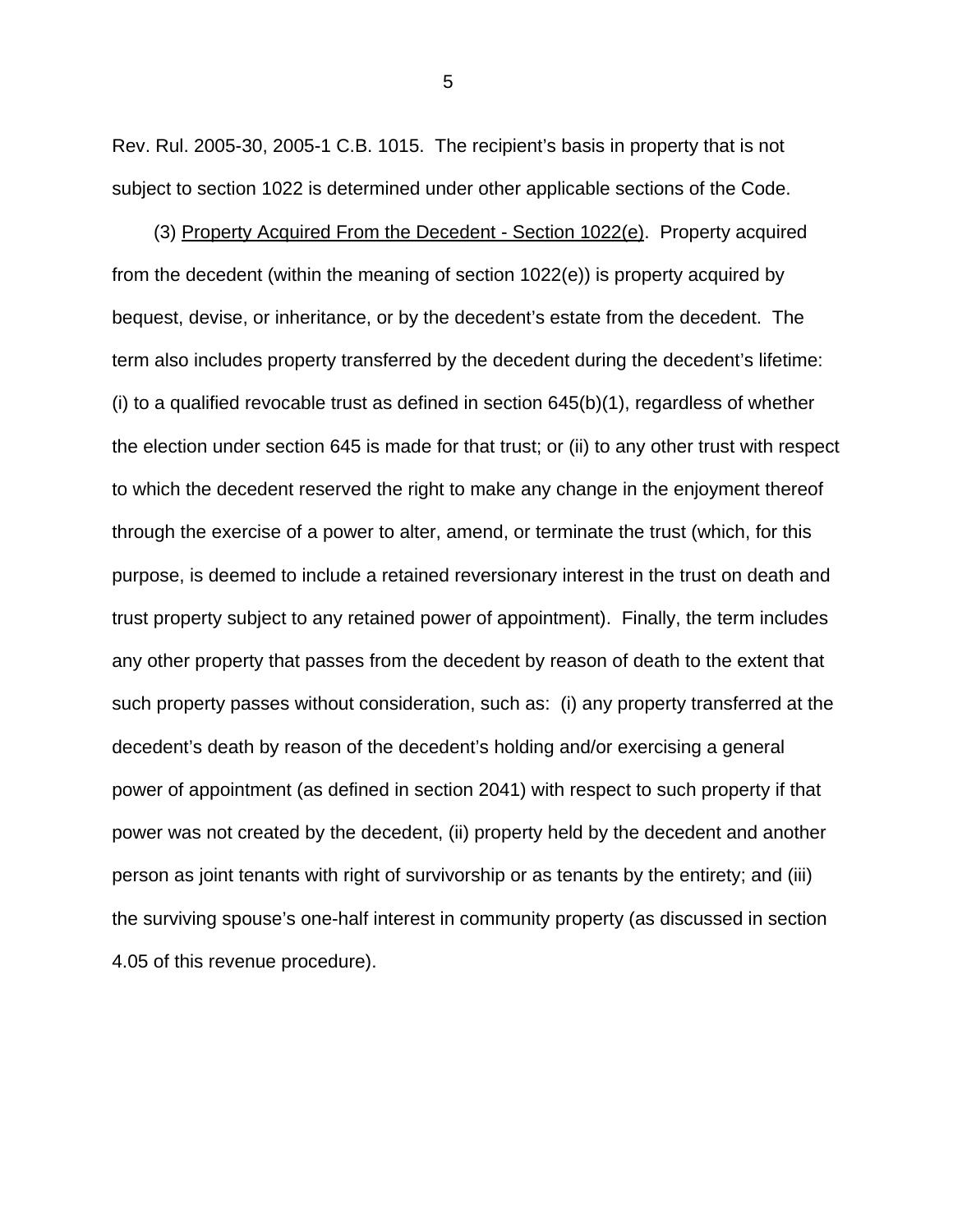The term does not include, however, a decedent's interest in a qualified terminable interest property (QTIP) trust or similar arrangement described in section 1022(c)(5) funded for the benefit of the decedent by the decedent's predeceased spouse. As a result, this property is not subject to section 1022 and a recipient's basis in this property will not be determined under section 1022. See section 4.01(2) of this revenue procedure.

 (4) Property Owned by the Decedent - Section 1022(d). Property acquired from the decedent must also be owned by the decedent at death (within the meaning of section 1022(d)) to be eligible for the allocation of Basis Increase under sections 1022(b) and/or (c). Section 1022(d)(1)(A). Thus, property may be acquired from the decedent, and its basis will be determined under section 1022(a), but will not be eligible to receive an allocation of Basis Increase unless that property is also owned by the decedent at death. Property owned by the decedent at death includes, but is not limited to: (i) any property legally titled in the name of the decedent at death (and not held by the decedent solely in a legal or representative capacity); (ii) certain jointly owned property, whether owned as tenants in common or with rights of survivorship (see section 1022(d)(1)(B)(i)); (iii) property transferred by the decedent during life to a qualified revocable trust as defined in section 645(b)(1), regardless of whether the election under section 645 is made for that trust; and (iv) certain community property (see section 1022(d)(1)(B)(iv)).

Section 1022(d)(1)(B) provides additional rules defining ownership for this

 $\overline{6}$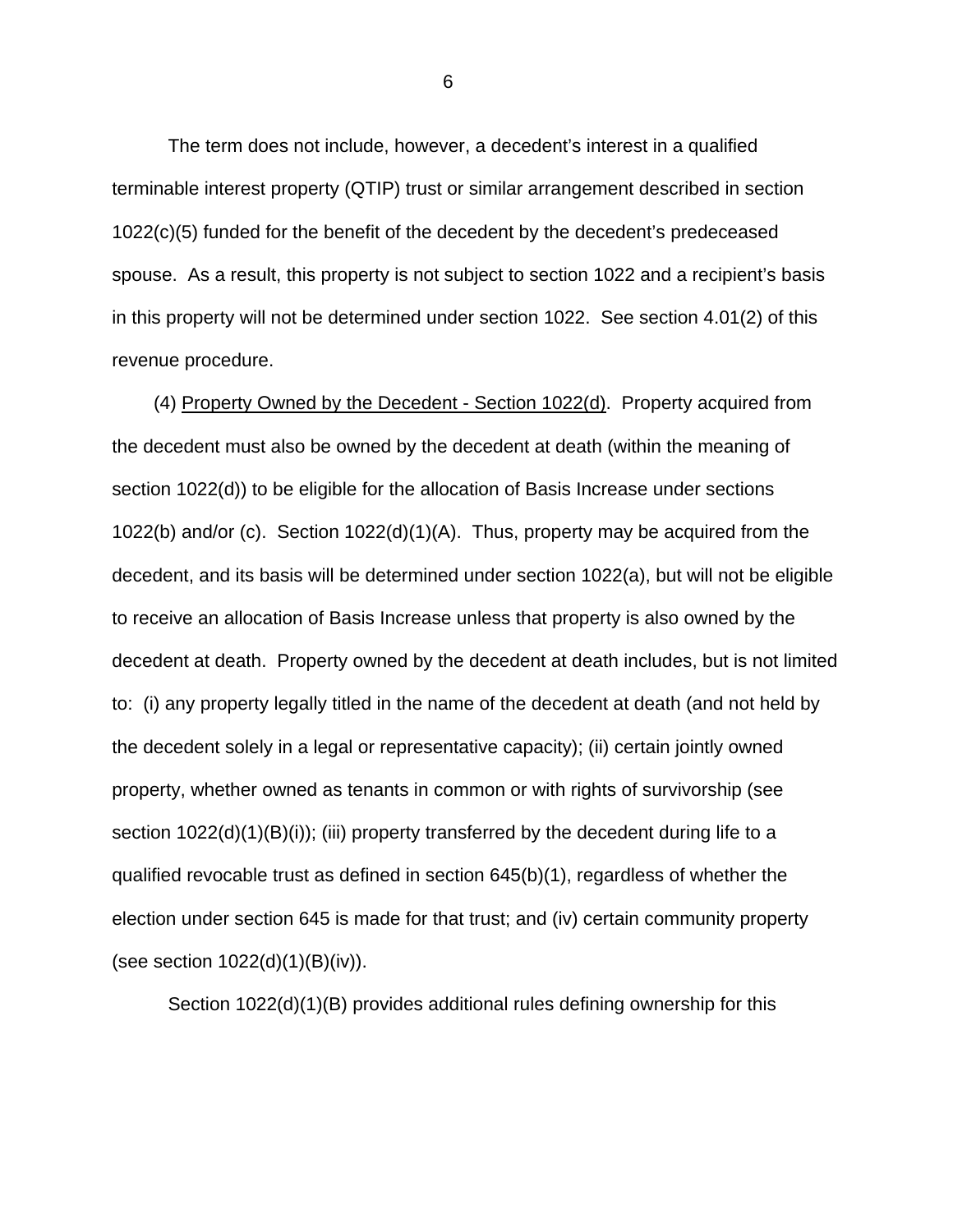purpose and specifically states that, for purposes of determining whether Basis Increase may be allocated to property, certain property is not owned by the decedent at death. For example, property over which the decedent holds any power of appointment is not considered owned by the decedent at death. In addition, although considered to have been acquired from the decedent, property transferred to a trust by the decedent during life in which the decedent retained a power to alter, amend, or terminate the trust is not considered owned by the decedent at death for this purpose. Property transferred to a trust by the decedent during life in which the decedent retained an income interest is not considered owned by the decedent at death solely by reason of that retained income interest. In addition, because of the different definitions of ownership in sections 679 and 1022, although a transfer of property to a foreign trust by a United States grantor, for example, may be sufficient to cause that grantor to be treated as the owner of at least a portion of that trust for income tax purposes under section 679, such a transfer is not sufficient to result in the trust's being considered to be owned by the United States grantor at that grantor's death for purposes of section 1022(d).

Notwithstanding these examples, however, even though the property in these types of trusts would not be deemed to be owned by the decedent, if the terms of the trust require the trust property to revert back to the decedent upon death, then such property is deemed to be owned by the decedent. Finally, an interest in a QTIP trust or similar arrangement described in section 1022(c)(5) funded for the benefit of the decedent by a predeceased spouse of the decedent is not owned by the decedent for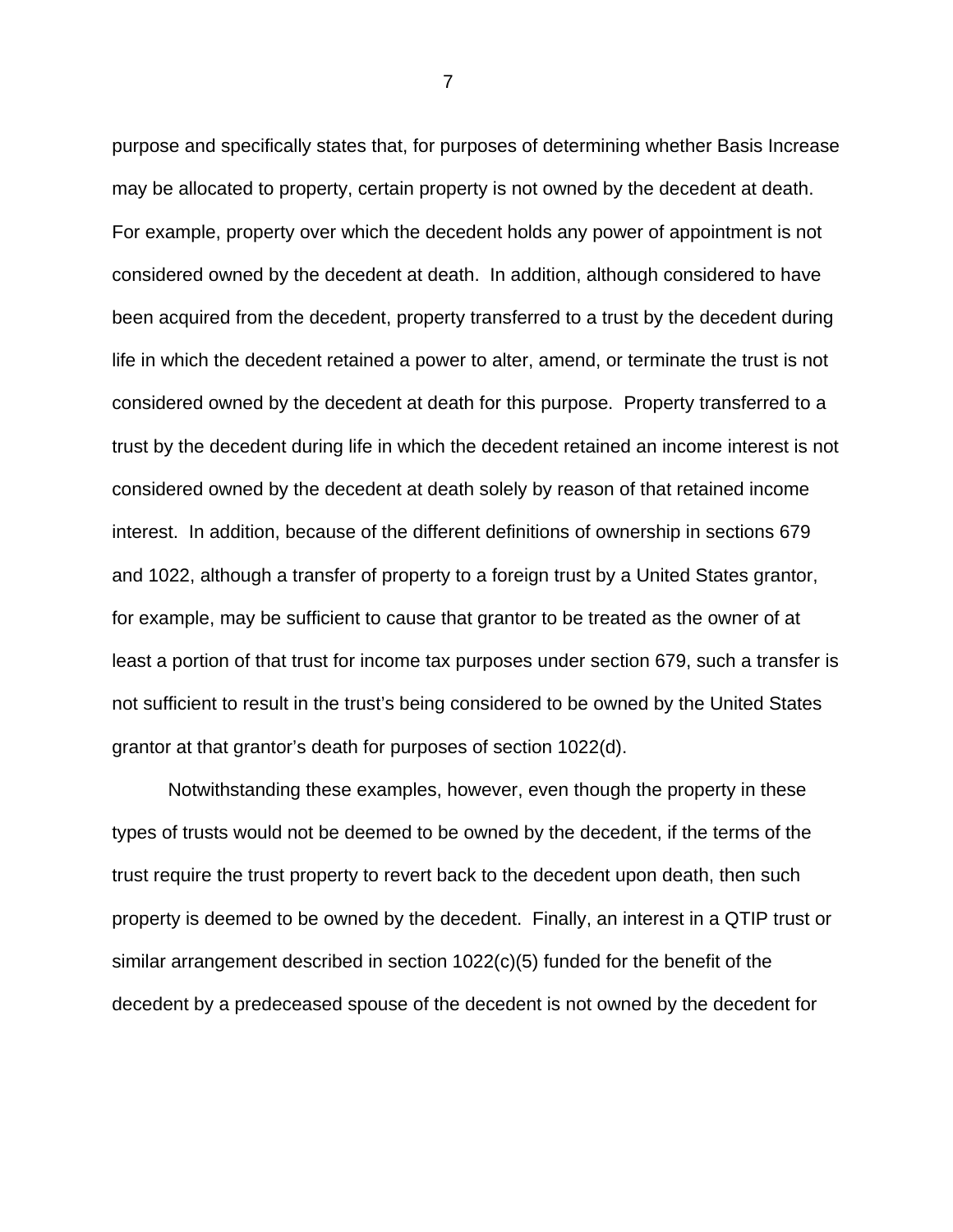# this purpose.

The provisions of sections 4.01(2), (3), and (4) are illustrated by the following

# examples:

Example 1. On August 1, 2006, decedent (D) created a qualified personal residence trust (QPRT) pursuant to § 25.2702-5(c). The term of the QPRT expires on July 31, 2011. The QPRT instrument provided that, if D dies prior to July 31, 2011, the property in the QPRT is to be distributed to D's child (C). D died in 2010, and D's executor made the Section 1022 Election. In this case, the property in the trust had been transferred to the trust by D during D's lifetime. The QPRT is not a qualified revocable trust as defined in section 645(b)(1) nor is it a trust over which the decedent reserved the right to make any change in the enjoyment thereof through the exercise of a power to alter, amend, or terminate the trust. The property that passes to C under the QPRT instrument by reason of D's death is not considered to have been acquired from D and thus, section 1022 is not applicable to determine C's basis in the property held in the QPRT. Instead, C's basis in this property is determined under other applicable sections of the Code.

Example 2. Assume the same facts as in Example 1, except that the QPRT instrument provided that, if D dies prior to July 31, 2011, the QPRT terminates and the property in the QPRT is to be distributed to D's estate. Because the trust property becomes the property of D's estate at D's death, the trust property is considered to have been acquired from D. Section 1022(e)(1). For the same reason, the property is also considered owned by D and, therefore, Basis Increase may be allocated to this trust property.

# (5) Property Owned By and Acquired From the Decedent But Not Eligible for the

Allocation of Basis Increase. Notwithstanding the rules regarding the definition of

property owned by and acquired from the decedent, section 1022 provides that Basis

Increase may not be allocated to two types of property. First, pursuant to section

1022(d)(1)(C), the executor may not allocate Basis Increase to property that is acquired

by the decedent by gift or by inter vivos transfer for less than adequate and full

consideration in money or money's worth during the three-year period ending on the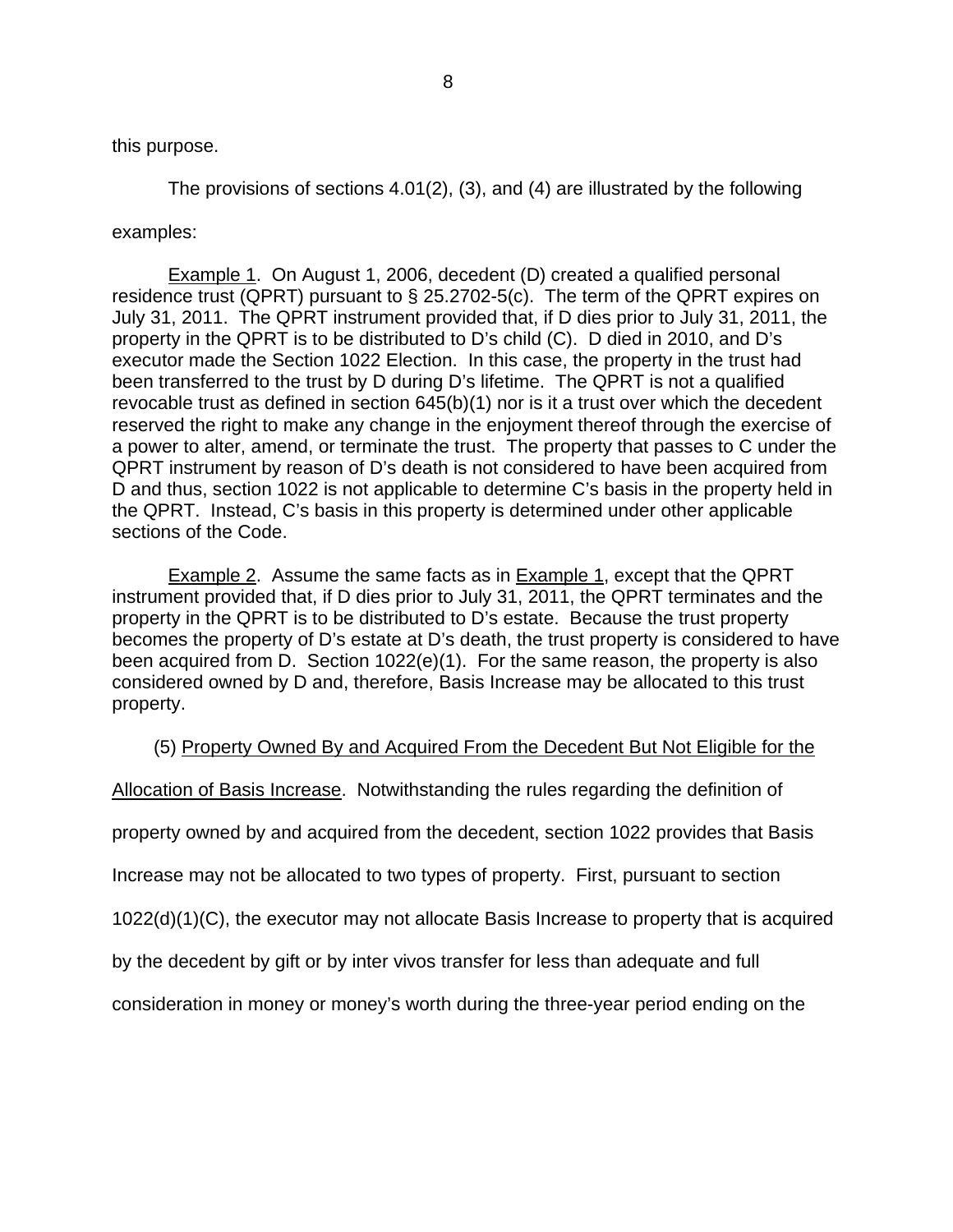date of the decedent's death. This prohibition does not apply, however, to property acquired by the decedent from the decedent's spouse, provided the property had not been transferred to the spouse during such three-year period in whole or in part by gift or by inter vivos transfer for less than adequate and full consideration in money or money's worth.

Second, pursuant to section 1022(d)(1)(D), the executor may not allocate Basis Increase to the stock or securities of a foreign personal holding company, a DISC or former DISC, a foreign investment company, or a passive foreign investment company, unless such company is a qualified electing fund as defined in section 1295 with respect to the decedent.

.02 Amount of Basis Increase.

 (1) Basis Increase. Basis Increase consists of the sum of the General Basis Increase (Aggregate Basis Increase and Carryovers/Unrealized Losses Increase) under section 1022(b) and the Spousal Property Basis Increase under section 1022(c).

 (2) General Basis Increase. The General Basis Increase is the sum of the Aggregate Basis Increase and the Carryovers/Unrealized Losses Increase under section 1022(b).

 (a) Aggregate Basis Increase. The Aggregate Basis Increase is \$1,300,000 under section 1022(b)(2)(B).

 (b) Carryovers/Unrealized Losses Increase. The Carryovers/Unrealized Losses Increase consists of the sum of: (i) the amount of any capital loss carryovers under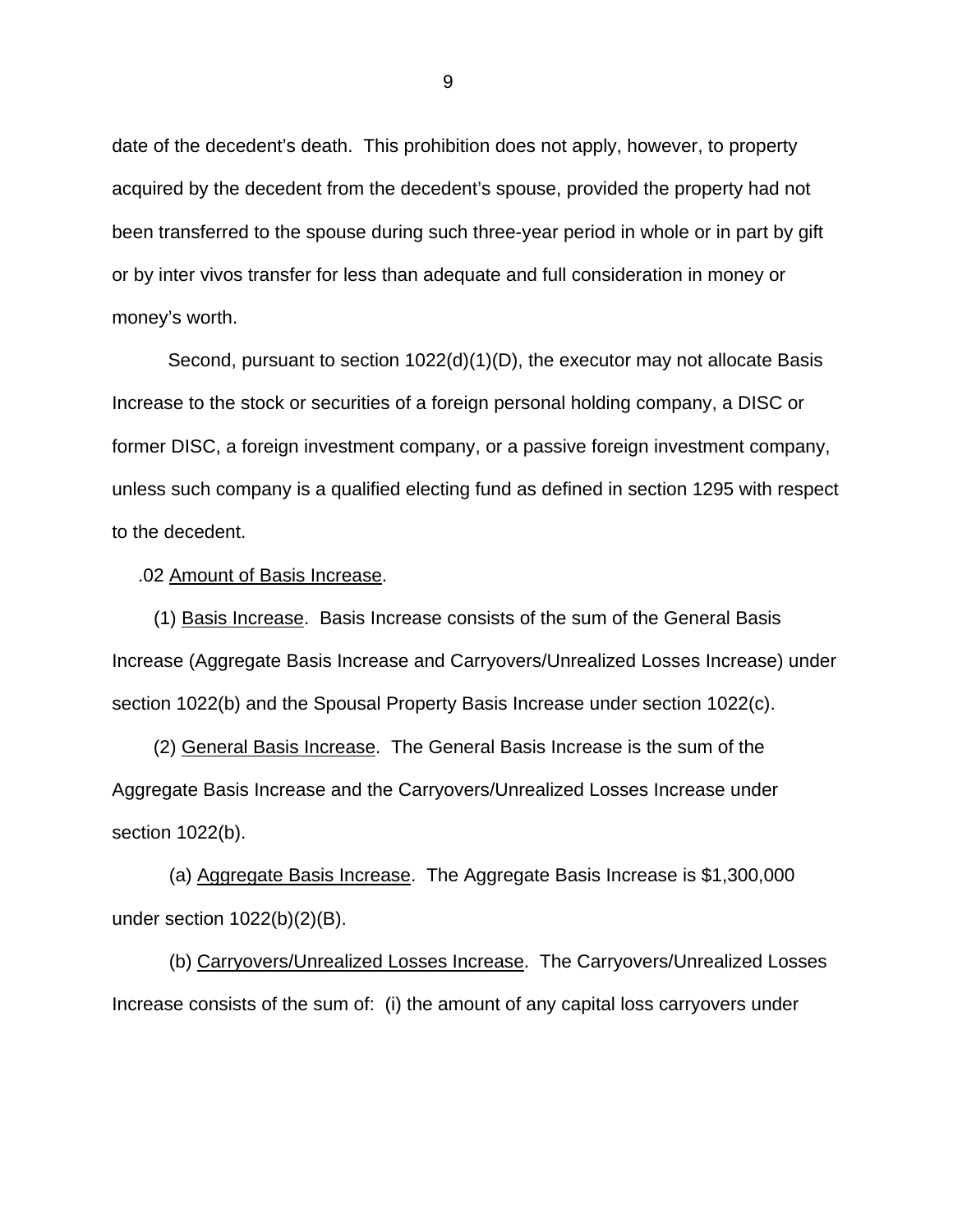section 1212(b) that would (but for the decedent's death) have been carried from the decedent's last taxable year to a later taxable year; (ii) the amount of any net operating loss carryovers under section 172 that would (but for the decedent's death) have been carried from the decedent's last taxable year to a later taxable year; and (iii) the amount of unrealized losses that would have been allowable under section 165 if the property acquired from the decedent had been sold at FMV immediately before the decedent's death. Section 1022(b)(2)(C).

The capital loss carryovers under section 1212(b) and the net operating loss carryovers under section 172 available to be included in General Basis Increase are the losses that would carry forward to years after the year of the decedent's death.

The amount of unrealized losses consists solely of the losses described in section 165(c)(1) and (2) from all property acquired from the decedent that would have been allowable as a deduction, if the property had been sold at FMV immediately before the decedent's death. However, losses described in section 165(c)(3) are sustained prior to the decedent's death and would not arise on a hypothetical sale of the property. These losses therefore must be claimed instead on the decedent's final Form 1040, and may not be included in the Carryovers/Unrealized Losses Increase. For the purpose of computing unrealized losses, the capital loss limitations referred to in section 165(f) are ignored. Thus, for example, the amount of any loss that would have been allowable under section 165 if the property acquired from the decedent had been sold at FMV

<u>10</u>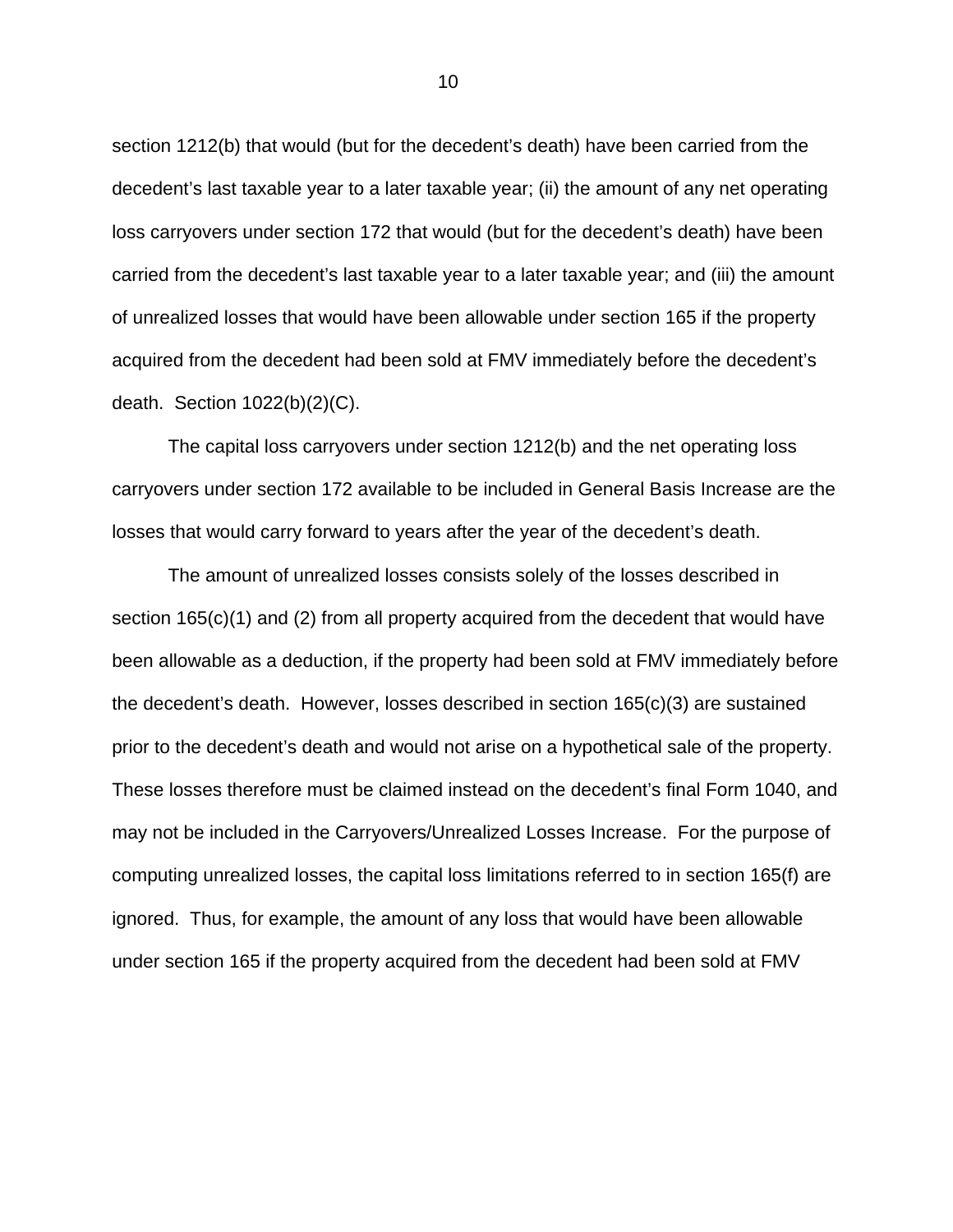immediately before the decedent's death is determined without the dollar limitations on capital losses under section 1211. Section 1022(b)(2)(C)(ii).

Existing income tax rules will apply to determine the decedent's share of these loss carryovers and unrealized losses under section 172 and section 1212(b) if the decedent's final Form 1040 is filed jointly with the decedent's surviving spouse. Thus for example, if a calendar year decedent and the surviving spouse file a joint Form 1040 for 2010, these amounts will be determined based on their tax liability with respect to the decedent's final taxable year ending on the date of the decedent's death and the surviving spouse's taxable year ending on December 31, 2010. With regard to such loss carryovers and unrealized losses arising from community property, see sections 4.05 and 4.06(4) of this revenue procedure.

The provisions of this section 4.02(2)(b) are illustrated by the following example:

Example 3. D owned 100 shares of stock that D held for profit within the meaning of section 165(c)(2). The stock is a capital asset, and any gain or loss from the sale of the stock would be long-term capital gain or loss under sections 1221 and 1222(3). D died in 2010, still owning the stock. As of D's date of death, D's adjusted basis in the stock pursuant to section 1011 was \$5,000, and the stock's FMV on D's date of death was \$1,000. D did not sell the stock during life, and thus did not incur a loss under section 165(c)(2) reportable on D's final Form 1040. The stock is considered to be property owned by and acquired from D. D's executor made the Section 1022 Election. If D had sold the stock immediately prior to D's death, D would have had a net long-term capital loss of \$4,000. Based on D's 2010 taxable income, D would have been able to deduct \$3,000 of the loss and \$1,000 would have been carried over to future years. Section 1211(b). For purposes of section 1022, however, the full unrealized net long-term capital loss of \$4,000, that would have been available to D if D had sold the stock before death, is available as a Carryovers/Unrealized Losses Basis Increase.

(3) Spousal Property Basis Increase. The Spousal Property Basis Increase is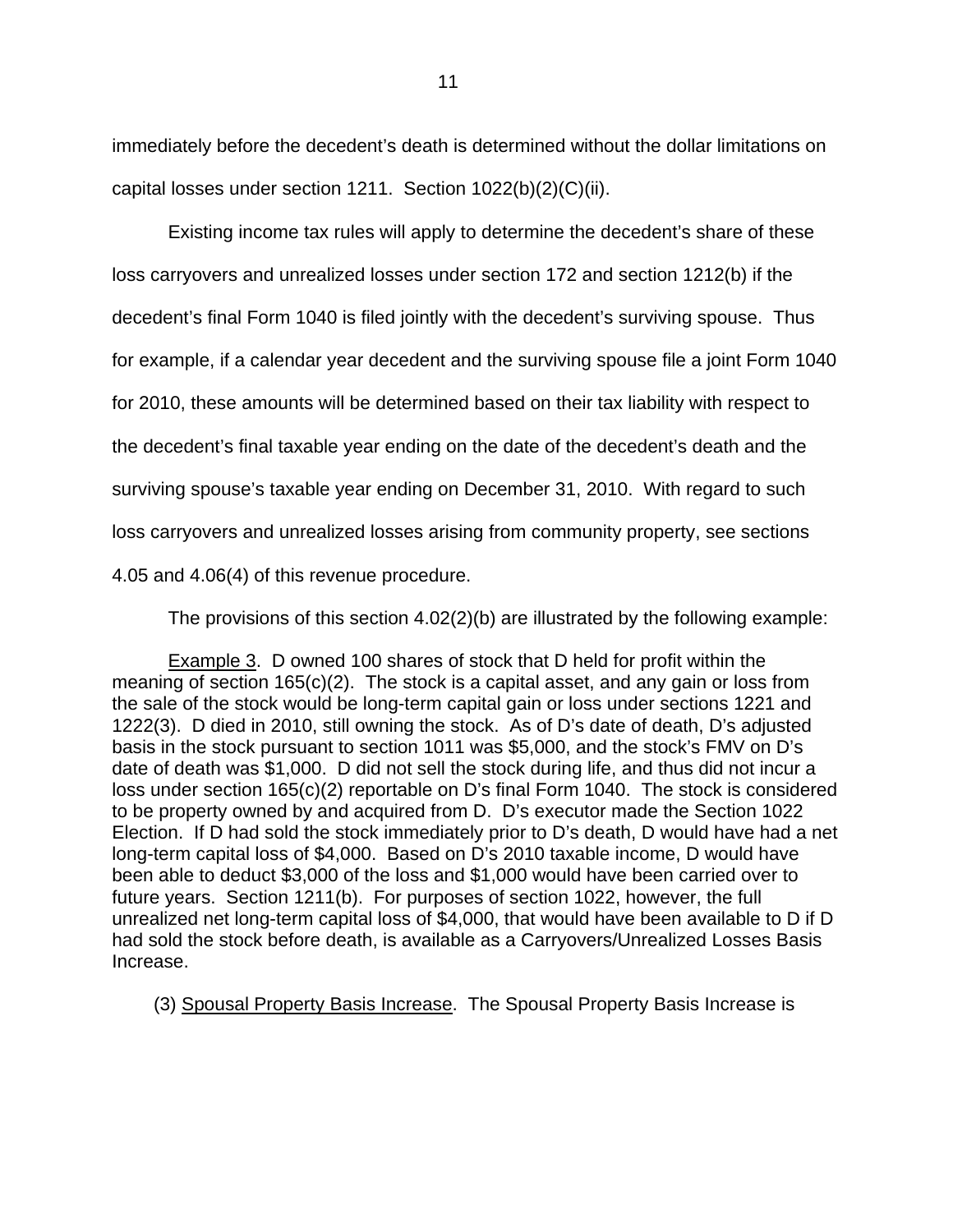\$3,000,000 under section 1022(c)(2) and may be allocated to any or all property owned by and acquired from the decedent that also satisfies the definition of qualified spousal property in section 1022(c)(3). Qualified spousal property is property that either is transferred outright to the decedent's surviving spouse (within the meaning of section 1022(c)(4)) or is QTIP (within the meaning of section 1022(c)(5)), whether or not held in trust. The definition of QTIP under this provision does not require that a QTIP election under section 2056(b)(7) be made.

The executor may allocate Spousal Property Basis Increase to qualified spousal property that has already been distributed. See paragraph I.D.2 of Notice 2011-66 regarding relief for allocating Spousal Property Basis Increase to such property distributed after the due date of the Form 8939.

In addition, Spousal Property Basis Increase also may be allocated to property that is sold (regardless of whether the allocation of Spousal Property Basis Increase is made before or after such sale) prior to its distribution. However, this allocation may be made only to the extent that the executor (1) certifies on the Form 8939 that the net proceeds from the sale of that property will be distributed to or for the benefit of the decedent's surviving spouse in a manner that would qualify property as qualified spousal property, and (2) attaches to Form 8939 each document providing a bequest or devise to the surviving spouse.

The allocation of Spousal Property Basis Increase to property not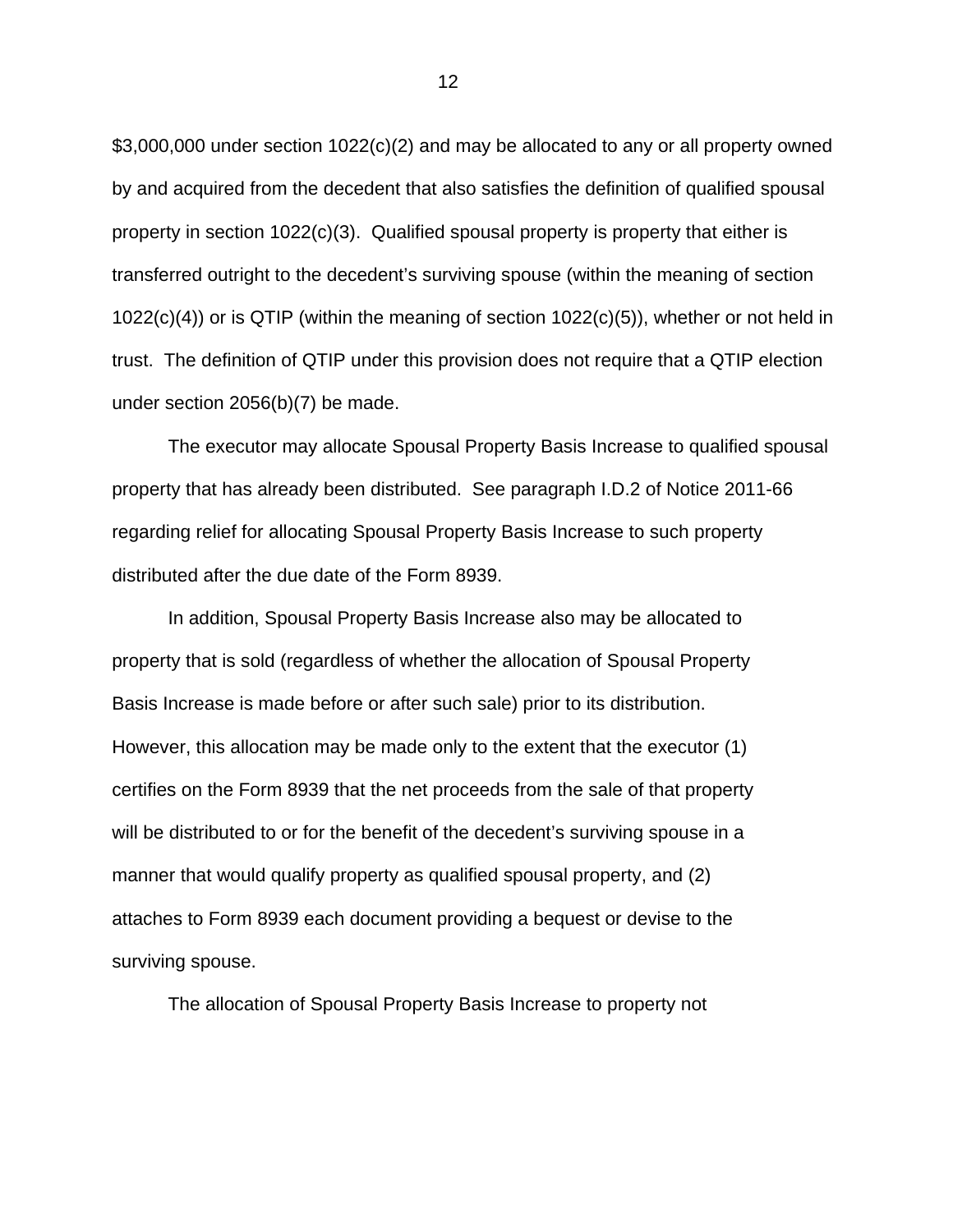distributed in kind is illustrated by the following examples. In each example,

assume that the decedent's Aggregate Basis Increase and

Carryovers/Unrealized Losses Increase have been fully allocated to other assets.

Example 4. D died in 2010 owning 20,000 shares of Corporation X stock. D's executor made the Section 1022 Election. D's adjusted basis in the stock is \$600,000 (\$30 per share), and the FMV on D's date of death is \$2,000,000 (\$100 per share). Under the terms of D's will, D's Spouse (S) is to receive 50 percent of D's estate, outright. Four months after D's death, the FMV of the stock declines to \$1,800,000 (\$90 per share). D's executor sells all 20,000 shares of the stock and receives \$1,770,000 in proceeds net of sales commissions (thus, \$88.50 per share). D's executor intends to distribute all of the proceeds from the sale of the stock to S, in partial satisfaction of S's residuary bequest; there are no known outstanding liabilities that would reduce this distribution. D's executor may allocate up to \$1,400,000 of Spousal Property Basis Increase (\$70 to each of the 20,000 shares of stock) if the required certification and supporting documentation is included on a timely filed Form 8939. (Note that, to the extent that more than \$58.50 per share is allocated to the stock, the sale will generate a loss.)

Example 5. The facts are the same as in Example 4 except that D's executor applies \$165,000 of the net proceeds from the sale of the stock to pay administrative expenses of D's estate. D's executor intends to distribute the remaining \$1,605,000 of net proceeds from the sale of the stock to S. Spousal Property Basis Increase may be allocated to no more than 18,135 shares. This number of shares is determined either by dividing the net proceeds to be distributed to S by the net per-share proceeds  $(\$1,605,000 / \$88.50 = 18,135.6$ shares, limited for this purpose to 18,135 whole shares), or by calculating the ratio of the net proceeds payable to S to the total net proceeds (20,000 shares x  $$1,605,000 / $1,770,000 = 18,135.6$  shares, thus limited to 18,135 whole shares). As in Example 4, D's executor may allocate up to \$70 of Spousal Property Basis Increase to each of these 18,135 shares of the stock (for a total of \$1,269,450), all of the net proceeds of which will be distributed to S, provided a certification and supporting documentation are included on a timely filed Form 8939.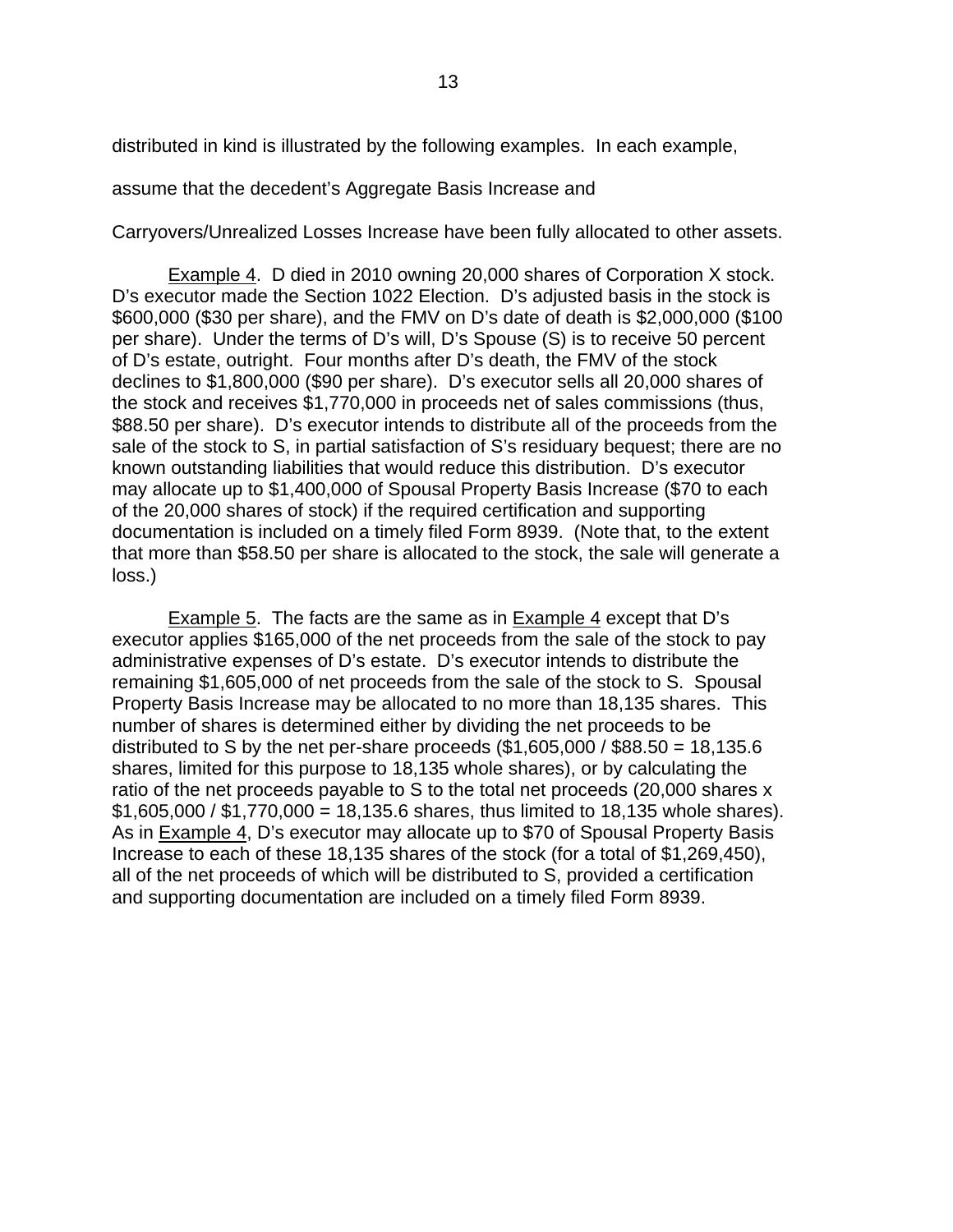Example 6. D died in 2010 owning personal property with an adjusted basis of \$200,000 and a FMV on D's date of death of \$500,000. D's executor made the Section 1022 Election. Under the terms of D's will, D's spouse (S) is to receive 50 percent of D's estate, outright. Four months after D's death, D's executor sells the personal property for \$600,000. D's executor applies \$150,000 of the net proceeds from the sale of the personal property to pay administrative expenses of D's estate and intends to distribute the remaining \$450,000 of net proceeds from the sale of the personal property to S. D's executor may allocate no more than \$225,000 of Spousal Property Basis Increase to the personal property. This maximum allocation is determined by multiplying the unrealized appreciation at death (\$300,000) by the ratio of net proceeds to be distributed to S over the total net proceeds of the sale. Thus, D's executor may allocate up to \$225,000 (\$300,000 X (\$450,000 / \$600,000)) of Spousal Property Basis Increase to the personal property, provided a certification and supporting documentation are included on a timely filed Form 8939.

Spousal Property Basis Increase also may be allocated to property held by a testamentary charitable remainder trust (CRT) as defined in section 664 (subject to the limit of section 1022(d)(2)), if the surviving spouse is the sole non-charitable beneficiary of the CRT and the CRT would have qualified for the marital deduction under section 2056(b)(8) if the executor of the decedent's estate had not made the Section 1022 Election.

 (4) Nonresident Decedents who are not citizens of the United States. In the case of a nonresident decedent who was not a citizen of the United States at death, the amount of the Aggregate Basis Increase is limited to \$60,000 and is not increased by any Carryovers/Unrealized Losses Increase. This limitation in section 1022(b)(3), however, only applies to limit the available General Basis Increase to \$60,000. Accordingly, an executor of the estate of a nonresident decedent who was not a citizen of the United States at death may allocate Spousal Property Basis Increase to qualified spousal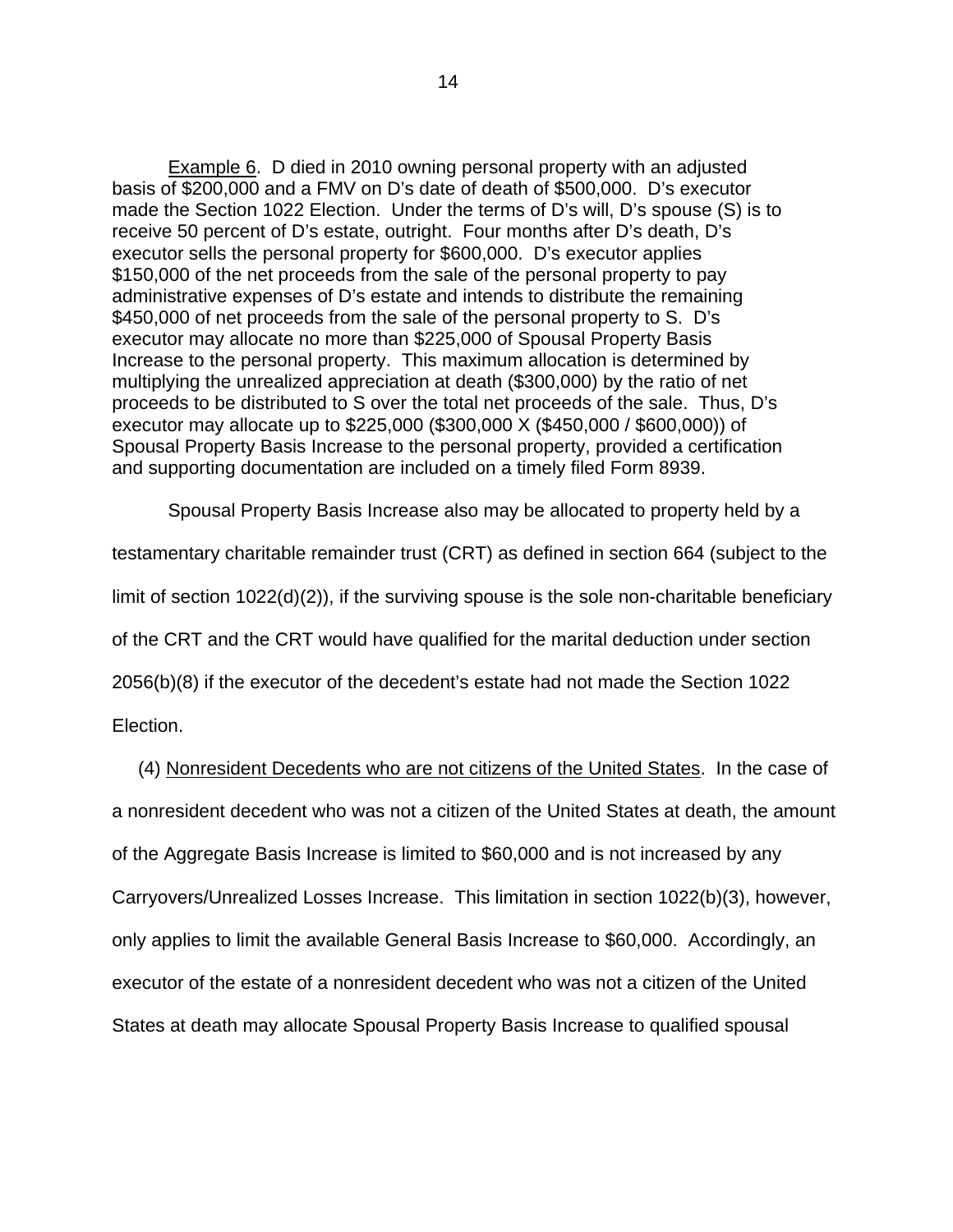property (within the meaning of section 1022(c)(3)) owned by and acquired from the decedent.

 .03 General Rules for Allocating Basis Increase. The executor may allocate Basis Increase to property owned by and acquired from the decedent on a property-byproperty basis, provided that the decedent's adjusted basis in each such property (after the allocation, if any) does not exceed the FMV of that property at the decedent's death. For example, Basis Increase may be allocated to one or more shares of stock or to a particular block of stock rather than to the decedent's entire holding of that stock. Generally, Basis Increase may be allocated to property owned by and acquired from the decedent even after the executor has disposed of or distributed the property. For a special rule regarding Spousal Property Basis Increase, see section 4.02(3) of this revenue procedure.

For each property, the sum of the decedent's adjusted basis in that property and the Basis Increase allocated to that property may not exceed the FMV of that property on the decedent's date of death. Section 1022(d)(2). Under this rule, the executor may not allocate any Basis Increase to increases in value occurring after the decedent's death.

For purposes of section 1022(a), references to the term "property" include interests in that property. Thus, Basis Increase may be allocated to some or all of the decedent's shares of stock in a particular company, or to a life or remainder interest owned by the decedent at death. However, if, by reason of the decedent's death, the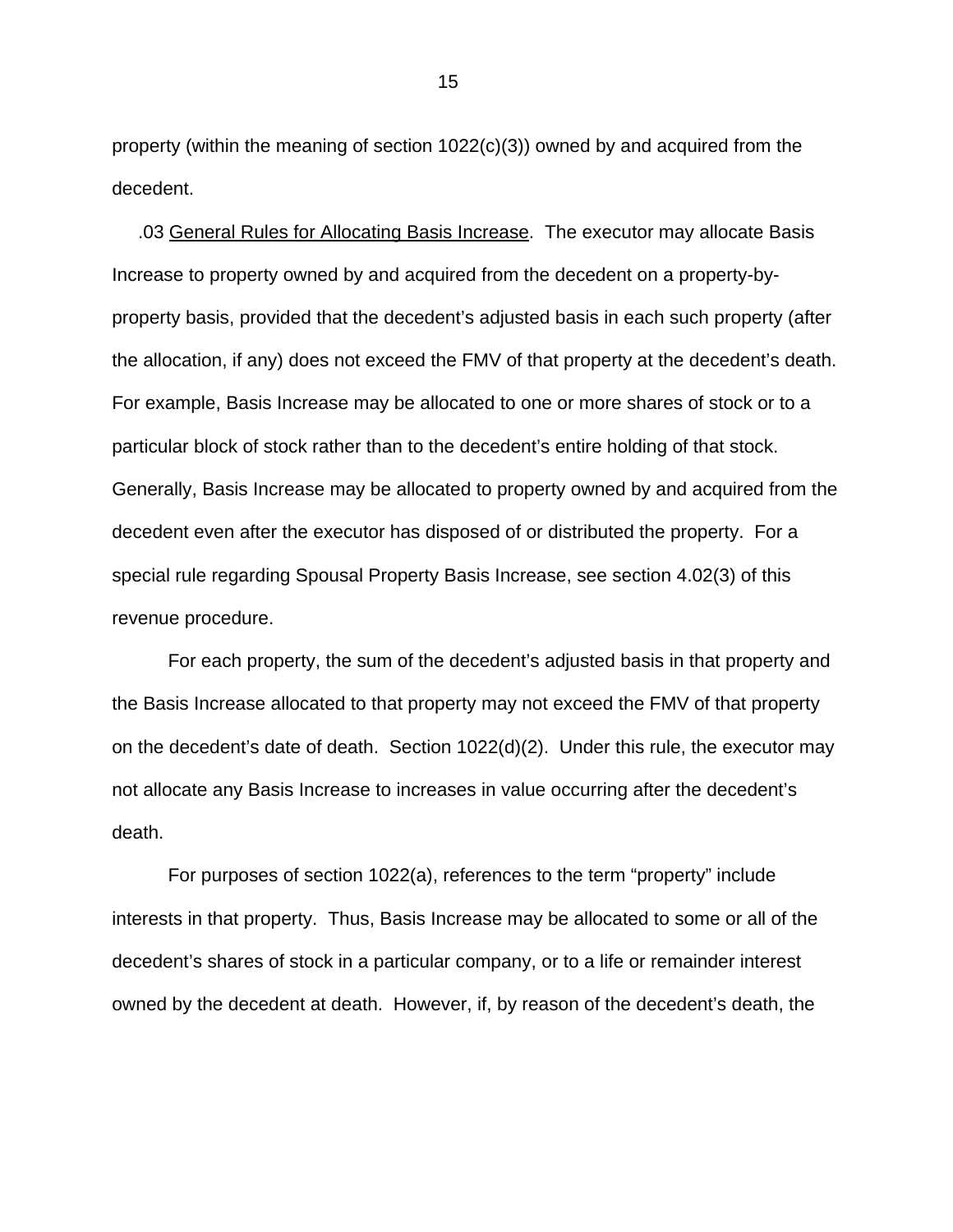decedent's property is divided into different interests that are not undivided portions or fractional interests of each and every interest or right in the property that was owned by the decedent, Basis Increase may not be allocated separately to the various interests in that property created by reason of the decedent's death. An example of such a division of property is the division of property owned outright by the decedent at death into a life interest and a remainder interest in that property. Basis Increase may be allocated to the property owned by the decedent at death, but may not be allocated separately to the life estate and/or remainder interest.

## .04 Determination of Fair Market Value.

 (1) In General. The FMV of property acquired from the decedent who died in 2010 is determined in the same manner for purposes of section 1022 as for purposes of the estate tax. Thus, the provisions contained in the regulations under section 2031 that require appraisals to determine the FMV of certain property included in the gross estate for federal estate tax purposes also apply for purposes of determining the FMV of property acquired from the decedent under section 1022. The executor must attach any appraisals required under section 2031 to the Form 8939.

 (2) Aggregation Rule. The Basis Increase allocated to property acquired from the decedent by a recipient cannot increase the recipient's basis in that property or property interest above the FMV of that property or interest in the hands of the decedent at death. See section 1022(d)(2). Therefore, for purposes of section 1022, the FMV of an undivided portion of the decedent's property that is acquired from the decedent at death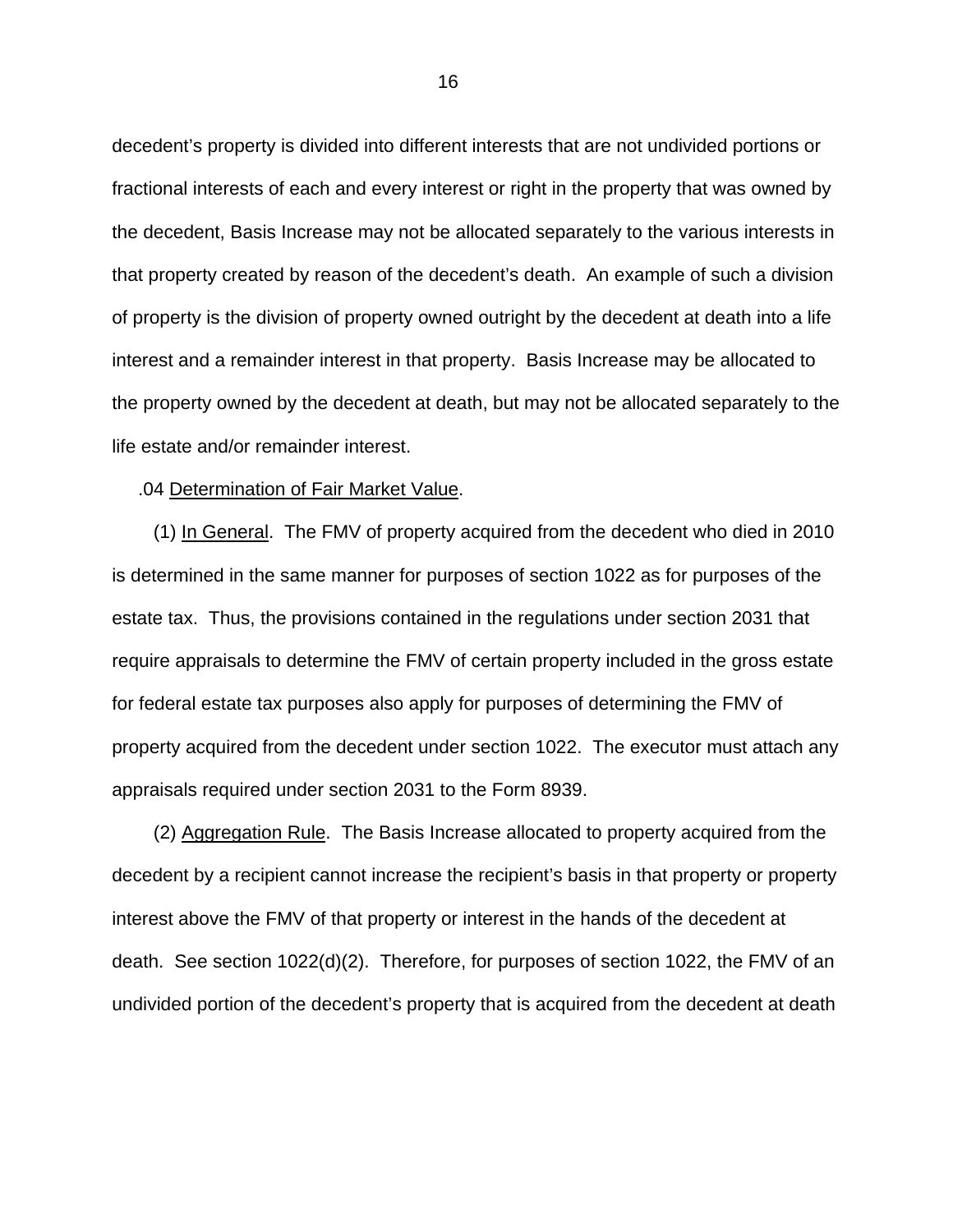is a fractional share of the FMV of the decedent's property at death. Thus, if each of two or more recipients acquires an undivided portion of a property from the decedent, then the FMV of each recipient's portion of that property for purposes of section 1022 is the FMV of the decedent's entire interest in the property at death multiplied by a fraction. The numerator of that fraction is the undivided portion of the decedent's property acquired by that recipient, and the denominator is the decedent's entire interest in that property at death. An undivided portion of the decedent's property refers to a fraction or percentage of each and every interest or right the decedent held in the property at death.

 .05 Special Rules for Community Property. The decedent's interest in community property held by the decedent and the surviving spouse under the community property laws of any state or possession of the United States or any foreign jurisdiction is treated as owned by and acquired from the decedent if the decedent's interest satisfies the requirements of sections 1022(d) and (e). If at least one-half of the whole of the community interest is treated as owned by and acquired from the decedent under these provisions (without regard to the special rule for community property in section 1022(d)(1)(B)(iv)), the surviving spouse's one-half interest in that community property also is treated as owned by and acquired from the decedent for purposes of section 1022. Section 1022(d)(1)(B)(iv). Accordingly, the surviving spouse's basis in his or her one-half interest in community property, as determined under section 1022(a), will be the lesser of the surviving spouse's adjusted basis of that interest in such community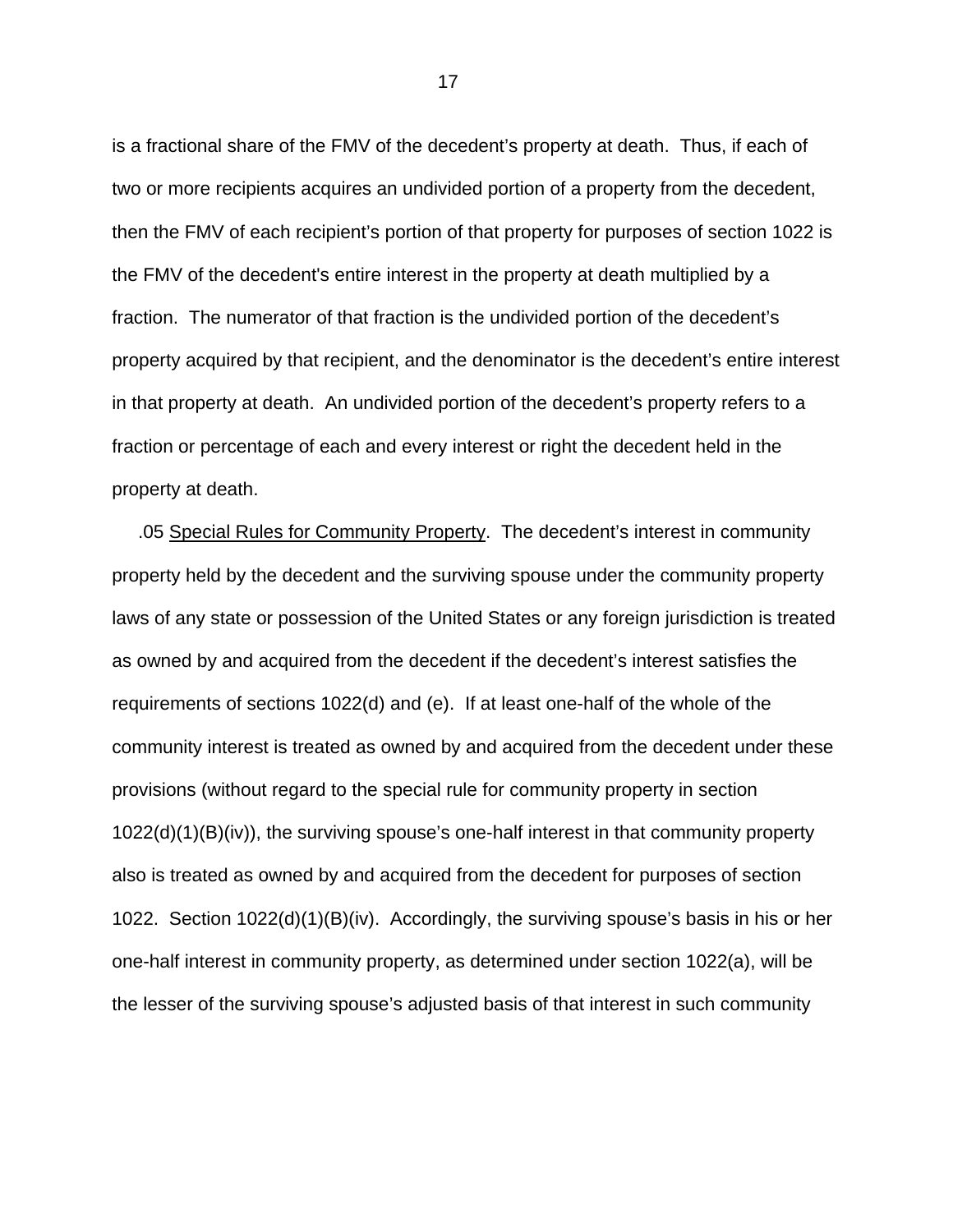property or the FMV of that interest on the decedent's date of death. In addition, Basis Increase may be allocated to the surviving spouse's one-half interest in such community property.

If both spouses' interests in such community property are treated as owned by and acquired from the decedent as described in the preceding paragraph, all of the unrealized losses described in section 4.02(2)(b) of this revenue procedure that would have been allowable to both the decedent and the surviving spouse if the property had been sold at FMV immediately before the decedent's death are included in the General Basis Increase. In contrast, only the decedent's net operating loss carryovers and capital loss carryovers are eligible to be included in the General Basis Increase. Further, to the extent the decedent's net operating loss carryovers and capital loss carryovers are deductible on the final jointly filed Form 1040, they are not available to be added to the General Basis Increase.

The provisions of this section 4.05 are illustrated by the following examples:

Example 7. (i) D and D's spouse (S) live in a community property state (State). D died in 2010, and D's executor made the Section 1022 Election. At D's death, Property X, community property of D and S under the laws of State, had an adjusted basis of \$1,000,000 and a FMV of \$8,000,000. D and S used Property X in a trade or business within the meaning of section 165(c)(1). Under the community property laws of State, each spouse is entitled to an undivided equal share of community property. D and S have filed joint Forms 1040 for all taxable years in which they have owned Property X, including 2010, the year of D's death. D and S have a total of \$100,000 of net operating losses under section 172, after the deductions taken on D's and S's final joint Form 1040. \$50,000 of the \$100,000 of net operating losses would (but for D's death) be carried from D's last taxable year to a later taxable year of D. Under the community property laws of State, upon the death of a married person, one-half of the community property belongs to the decedent and the other one-half belongs to the surviving spouse. Therefore, one-half of Property X belongs to D and the other one-half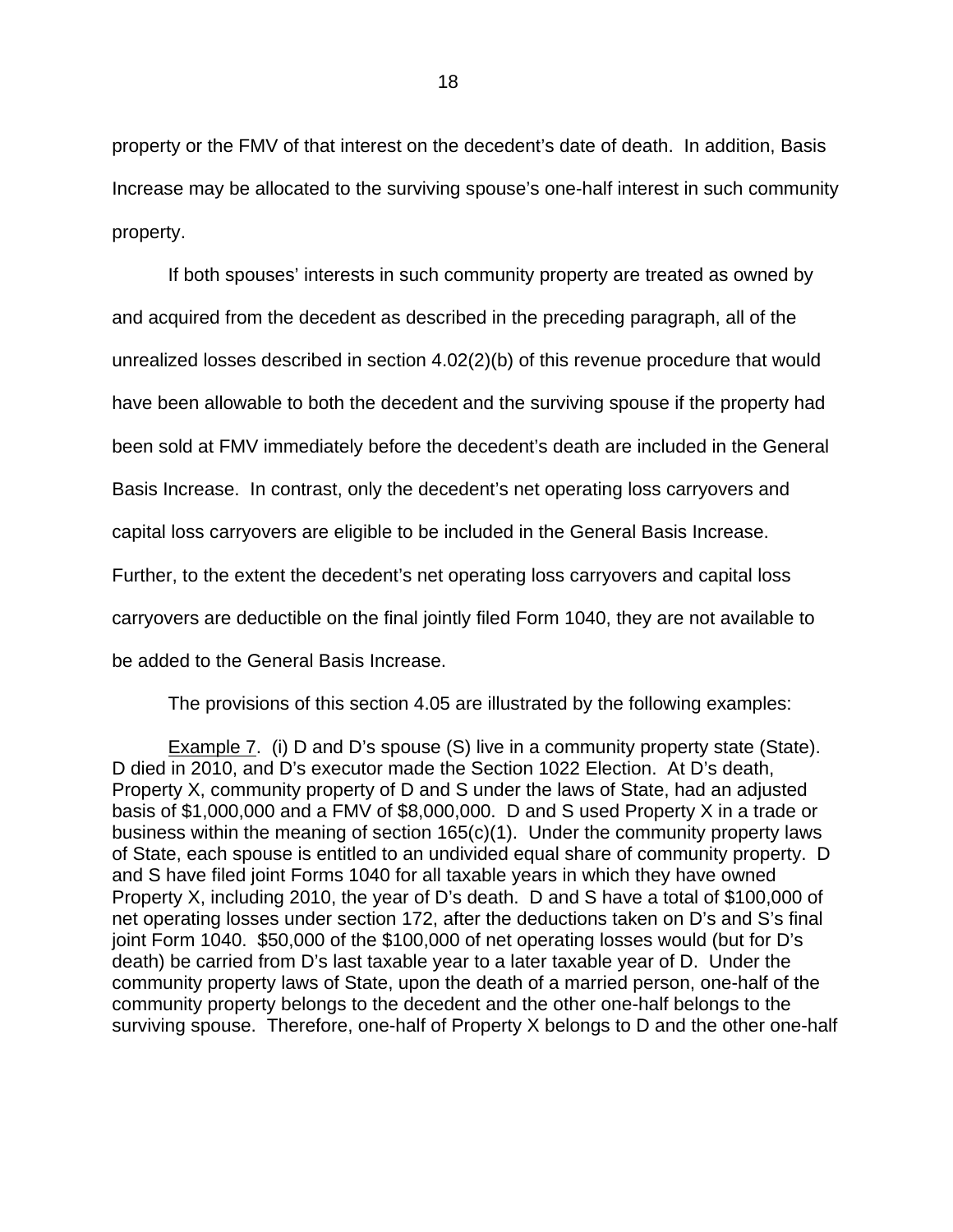belongs to S. In D's will, D bequeathed D's one-half interest in Property X to D's child (C). In this case, C acquired Property X by bequest, and therefore, Property X is acquired from D and is subject to the provisions of section 1022. As a result, C's basis in Property X under section 1022(a)(2) is \$500,000, the lesser of D's adjusted basis in D's one-half interest in Property X or the FMV of that interest at D's death. In addition, because Property X is considered as owned by D at the time of death, General Basis Increase may be allocated to D's interest in Property X. The executor of D's estate has \$1,300,000 in Aggregate Basis Increase and \$50,000 (D's share of the \$100,000 of the unused net operating losses) in Carryovers/Unrealized Losses Increase available to allocate to the interest acquired by C in Property X.

(ii) On the date of D's death, the other one-half interest in Property X belongs to S under the laws of State. As a result, for purposes of section 1022, S's one-half interest in Property X is deemed to have been owned by and acquired from D. Under section 1022(a)(2), S's basis in S's one-half interest in Property X is \$500,000, the lesser of S's adjusted basis in S's one-half interest or the FMV of that interest as of D's death. That interest has a FMV on D's death of \$4,000,000.

(iii) The executor may allocate Basis Increase to S's one-half interest in Property X. In this case, the executor decides to allocate \$450,000 of Aggregate Basis Increase, \$50,000 of Carryovers/Unrealized Losses Increase, and \$3,000,000 in Spousal Property Basis Increase to S's one-half interest in Property X. As a result, S's basis in S's one-half interest in Property X is \$4,000,000 (the sum of S's own adjusted basis of \$500,000 and S's allocated Basis Increase of the sum of \$450,000, \$50,000, and \$3,000,000), equal to its FMV as of D's date of death. D's \$50,000 in unused net operating losses is included in Basis Increase that is allocated by D's executor to S's interest in Property X; the other \$50,000 of the unused net operating losses is available to S on S's subsequent income tax returns.

(iv) With respect to the one-half interest in Property X passing from D to C, the executor may allocate any or all of the remaining General Basis Increase of \$850,000 to this property. In this case, the executor allocates the entire remaining \$850,000 of General Basis Increase to C's one-half interest in Property X. C's basis in the one-half interest in Property X is \$1,350,000 (\$500,000 plus \$850,000).

Example 8. (i) The facts are the same as in Example 7, except that the FMV of Property X on D's date of death was \$800,000. Under section 1022(a)(2), S's basis in S's one-half interest in Property X is \$400,000, the lesser of S's \$500,000 in adjusted basis and the FMV of that interest in Property X as of D's date of death. D's executor may not allocate any Aggregate Basis Increase, Carryovers/Unrealized Losses Increase, or Spousal Property Basis Increase to spouse's one-half interest in the community property because the property's basis, as augmented under section 1022,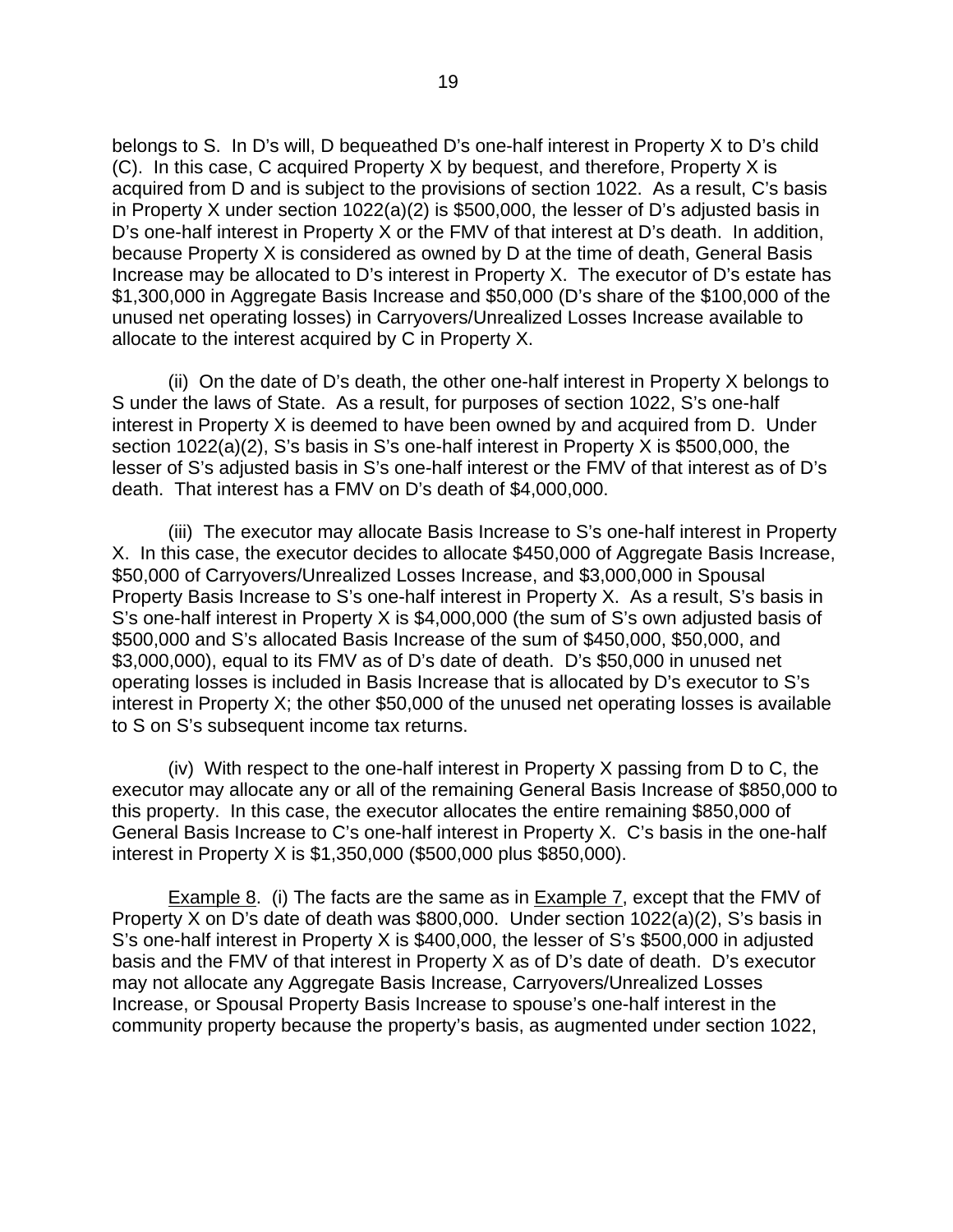may not exceed its FMV on D's date of death. For the same reason, D's executor may not allocate any General Basis Increase to the one-half interest in Property X passing to C.

(ii) A loss of \$200,000 would have been incurred if Property X had been sold at FMV immediately before D's death. All of this \$200,000 is available as Carryovers/Unrealized Losses Increase that may be allocated to property owned by and acquired from D with a basis pursuant to section 1022(a)(2) that is less than the FMV as of D's date of death.

## .06 Interaction of Section 1022 with Certain Other Income Tax Provisions.

 (1) Holding Period of Inherited Property. To the extent the recipient's basis in property acquired from the decedent is determined under section 1022, the recipient's holding period of that property shall include the period during which the decedent held the property, whether or not the executor allocates any Basis Increase to that property.

In computing the applicable percentage under section 1250 for purposes of determining the amount of ordinary gain on the sale of section 1250 property, section 1250(e) applies to determine the period of time the recipient is deemed to have held section 1250 property acquired by gift or on the death of a decedent. Therefore, to the extent a recipient's basis in property is determined under section 1022, the recipient's holding period of such property under section 1250(e)(2) includes the period during which the property was held by the decedent, regardless of whether the executor allocates any Basis Increase to that property.

 (2) Tax Character of Inherited Property. The tax character of property acquired from the decedent by a recipient is determined in the same way as the holding period. Thus, to the extent a recipient's basis in property is determined under section 1022, the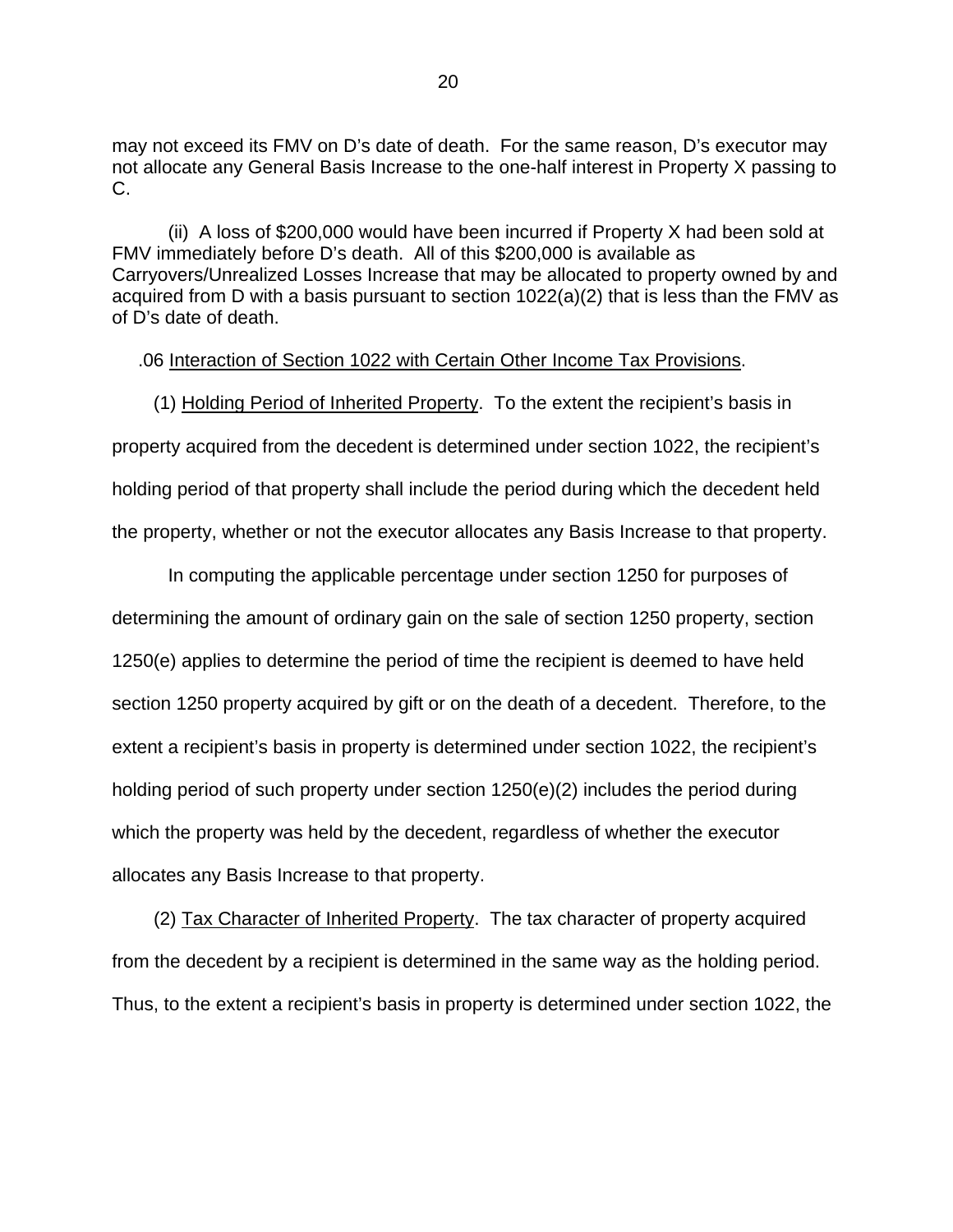tax character of the property is the same as it would have been in the hands of the decedent. Consequently, for property described in section 1221 (capital assets) or section 1231 (property used in a trade or business and involuntary conversions), and for property subject to section 1245 (depreciation recapture upon disposition of certain depreciable property) or section 1250 (depreciation recapture upon disposition of certain depreciable real property), the tax character of the property described in these sections (the basis of which is determined under section 1022) in the hands of the recipient is the same as it would have been in the hands of the decedent. However, the tax character of the property may be affected by a subsequent change in the recipient's use of the property.

The provisions of this section 4.06(2) are illustrated by the following example:

 Example 9. D owned tangible personal property (section 1245 property) and claimed on D's income tax return a depreciation deduction under section 168 that would have been subject to recapture under section 1245 if D had sold the property prior to D's death. D died in 2010 and D's executor made the Section 1022 Election. D bequeathed all of D's tangible personal property to D's child (C). Because C's basis is determined under section 1022, the property is section 1245 property in the hands of C and therefore will be subject to recapture under section 1245 when sold by C, regardless of whether the property is depreciable property in the hands of C or whether the executor allocates any Basis Increase to that property. See § 1.1245-3(a)(3).

 (3) Depreciation of Property Acquired from the Decedent. If section 1022 applies to property acquired from the decedent that is depreciable property in the hands of the recipient, regardless of whether the executor allocates any Basis Increase to the property, the recipient is treated for depreciation purposes as the decedent for the portion of the recipient's basis in the property that equals the decedent's adjusted basis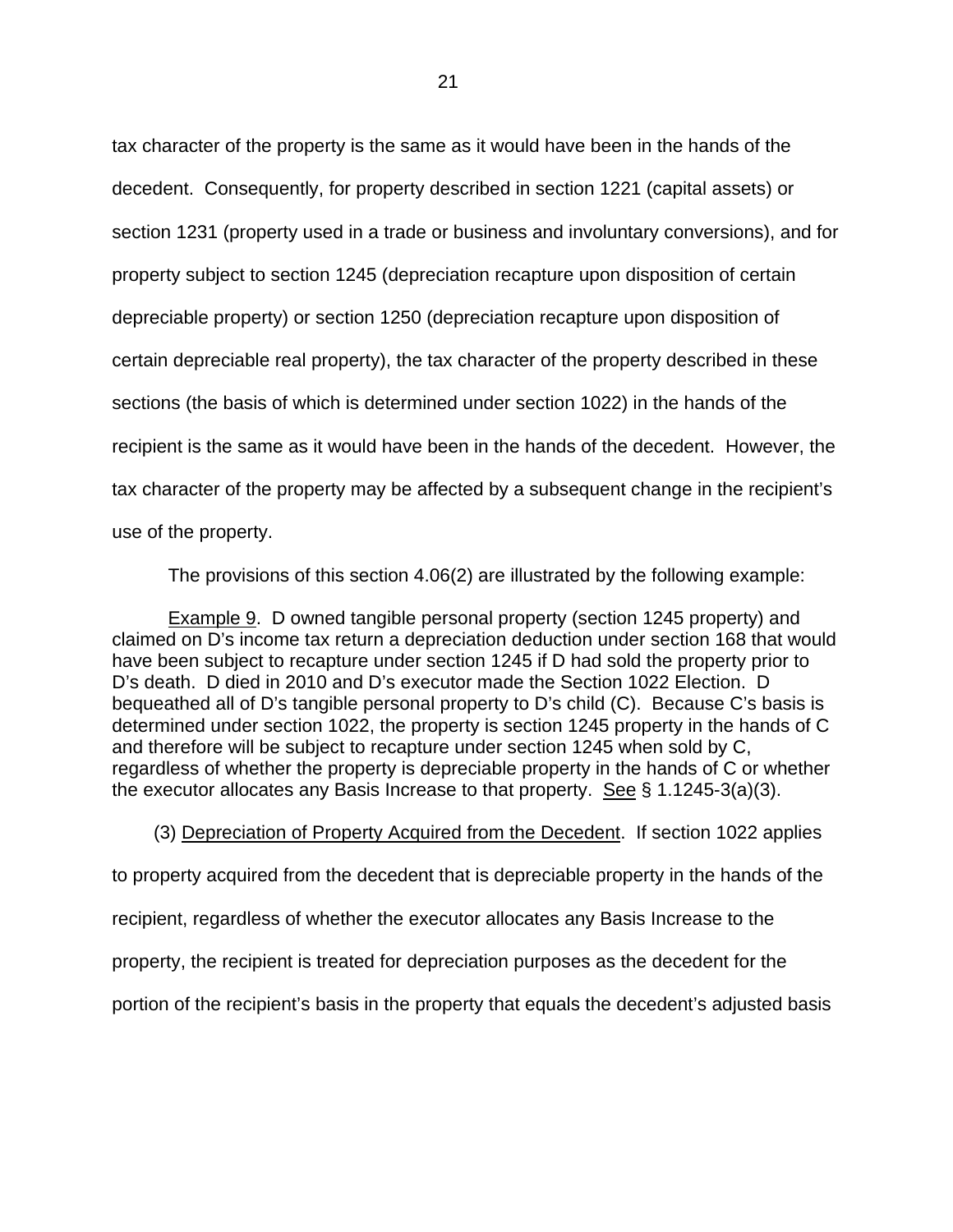in that property. Consequently, the recipient determines any allowable depreciation deductions for this carryover basis by using the decedent's depreciation method, recovery period, and convention applicable to the property. If the property is depreciable property in the hands of both the decedent and the recipient during 2010, the allowable depreciation deduction for 2010 for the decedent's adjusted basis in the property is computed by using the decedent's depreciation method, recovery period, and convention applicable to the property, and is allocated between the decedent and the recipient on a monthly basis. This allocation is made in accordance with the rules in § 1.168(d)-1(b)(7)(ii) of the Income Tax Regulations for allocating the depreciation deduction between the transferor and the transferee.

The portion of the recipient's basis in the property that exceeds the decedent's adjusted basis in the property as of the decedent's date of death (for example, the Basis Increase allocated to the property by the executor) is treated for depreciation purposes as applying to a separate asset that the recipient placed in service on the day after the date of the decedent's death. Accordingly, the recipient determines any allowable depreciation deductions for this excess basis by using the depreciation method, recovery period, and convention applicable to the property on its placed-in-service date or, if not held on that date as depreciable property by the recipient, on the date of the property's conversion to depreciable property.

 (4) Passive Activity Loss Provisions. Section 469(a) disallows certain losses from passive activities. However, pursuant to section 469(b), losses disallowed under

<u>22</u>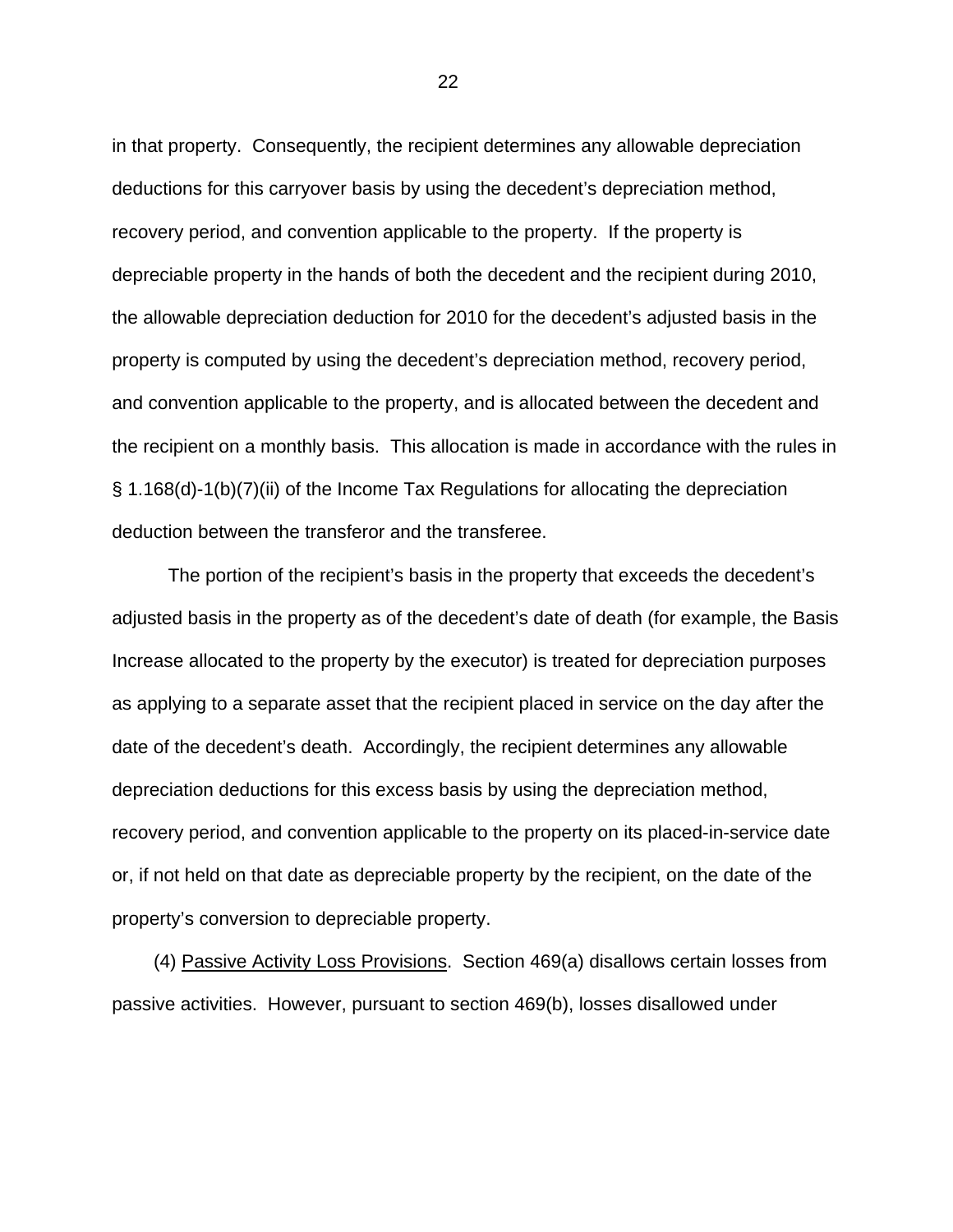section 469(a) may be suspended and carried forward. Section 469(g)(2) provides that, if an interest in a passive activity is transferred by reason of the taxpayer's death, the taxpayer may treat suspended passive losses as losses that are not from a passive activity (and therefore may deduct the losses) to the extent such losses are greater than the excess (if any) of the basis of such property in the hands of the transferee, over the adjusted basis of such property immediately before the death of the taxpayer. Section 469(j)(6) provides that, when an interest in a passive activity is transferred by gift, the basis of such interest immediately before the transfer is increased by the amount of any passive activity losses allocable to such interest that have not been allowed as deductions as a result of section 469(a). Once used to increase the donor's basis, these losses may not be deducted for any taxable year.

Because property owned by the decedent at death will be treated under section 1022 as having been transferred by gift, section 469(j)(6), rather than section 469(g)(2), applies to determine the decedent's adjusted basis in such property. The basis adjustment under section 469(j)(6) is deemed to occur immediately prior to the decedent's death, and thus is applied to determine the decedent's adjusted basis in the property at death as described in section 1022(a)(2)(A). In addition, any loss that would have been sustained under sections 165(c)(1) or (c)(2) on a hypothetical sale of the property immediately prior to the decedent's death (equal to the excess of the decedent's adjusted basis (determined as described under section 469(j)(6)) over the FMV at death) may be included in the section 165 losses in the General Basis Increase.

<u>23</u>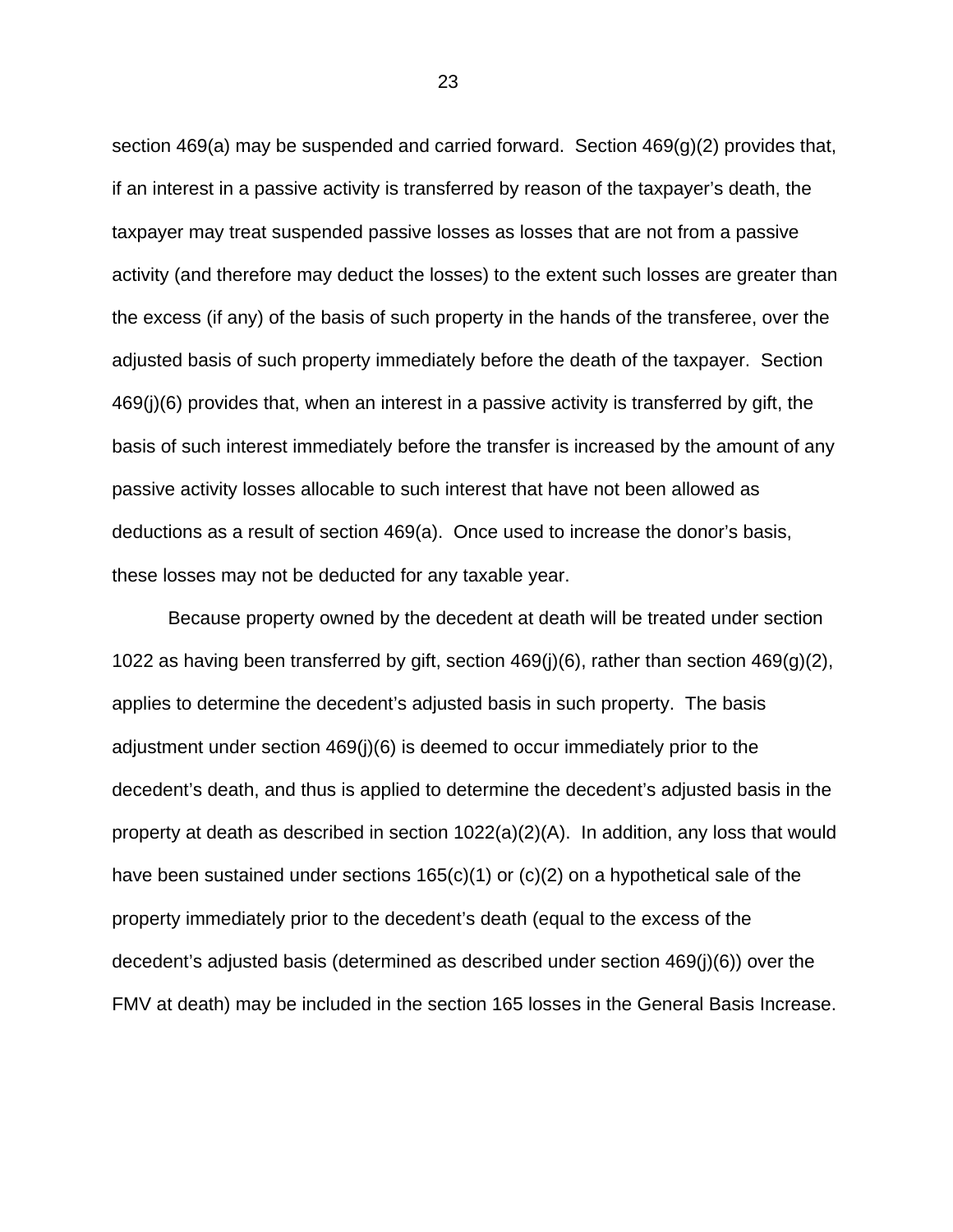Because the reduction in the hypothetical loss under section 165 by reason of the section 469 basis adjustment equals the amount of section 469 loss added to the decedent's basis, there is no duplication of a benefit under these two sections.

Section 1022(d)(1)(B)(iv) provides that the surviving spouse's interest (as well as the decedent's interest) in certain community property is deemed to have been owned by and acquired from the decedent, and thus 100 percent of that community property is deemed to have been transferred by gift for purposes of section 1022. Because section 469(j)(6) increases basis by the amount of suspended passive activity losses allocable to the interest that is transferred by gift, 100 percent of those losses, rather than only the decedent's one-half of such losses, are to be added to determine the decedent's and the spouse's adjusted basis in that community property for purposes of section 1022(a) and to determine the amount of unrealized section 165 losses to be included in the General Basis Increase. To the extent that losses attributable to the spouse's interest in the community property are used to increase basis and/or were included in Carryovers/Unrealized Losses Increase allocated by the decedent's executor, such losses may not thereafter be deducted by the spouse. However, to the extent that losses attributable to the spouse's interest in community property are not so used by the decedent's executor, they remain the spouse's suspended passive activity losses. For purposes of this computation, these losses will be deemed to be the last part of Basis Increase allocated, and the decedent's share of these losses will be deemed to be allocated before the surviving spouse's share of these losses.

 $\sim$  24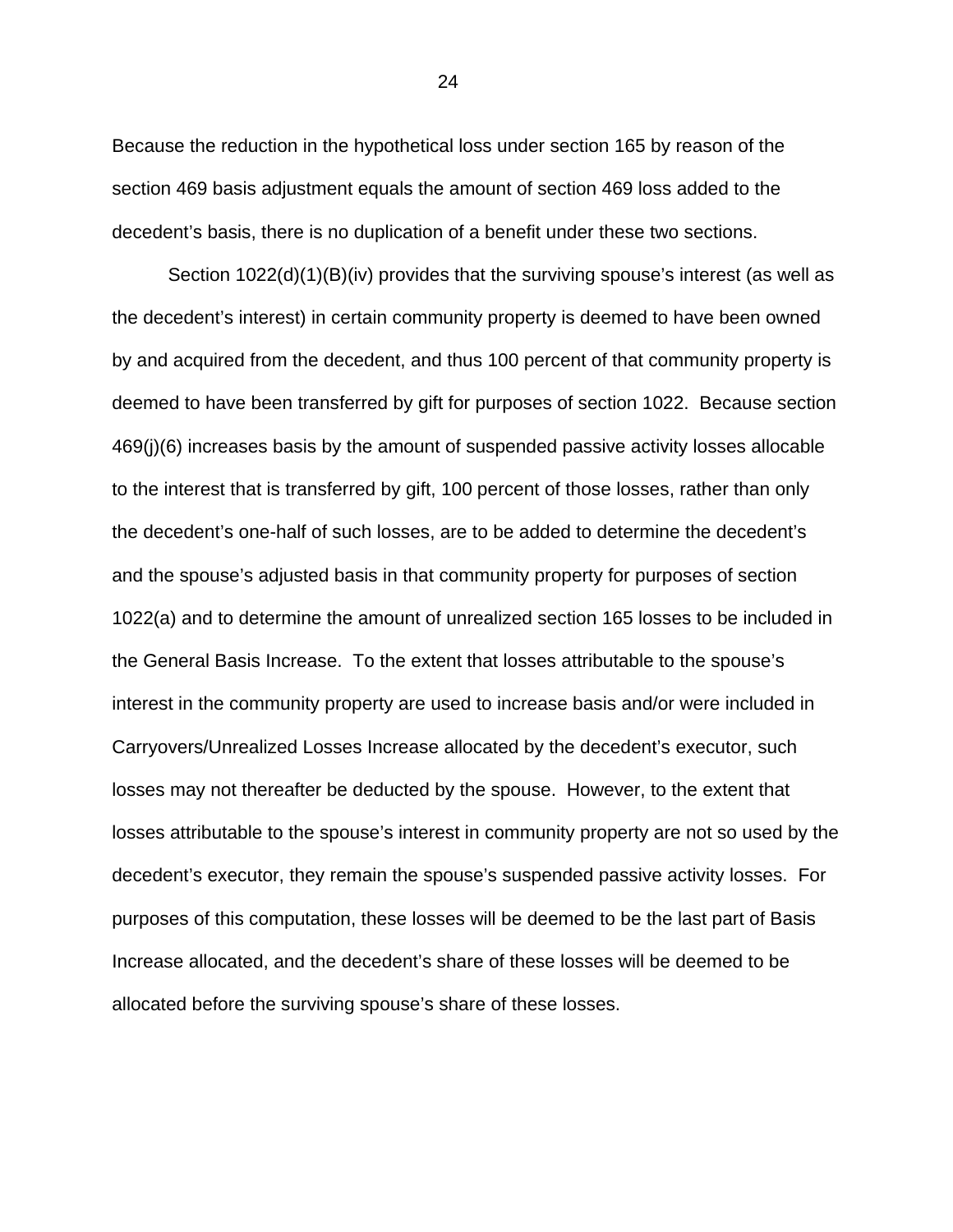The provisions of this section 4.06(4) are illustrated by the following examples:

Example 10. D owned an apartment building that generated losses that have been disallowed under section 469. D died in 2010 and D's executor made the Section 1022 Election. The building is property owned by and acquired from D. Pursuant to D's will, D's child (C) is to acquire the building. On D's date of death, the FMV of the building was \$100,000, the basis of the building was \$10,000, and the suspended passive activity losses allocable to the building were \$50,000. Pursuant to section 469(j)(6), the \$50,000 in suspended passive activity losses are added to D's basis of \$10,000, resulting in an adjusted basis of \$60,000. For purposes of section 1022(b)(2)(C)(ii), a hypothetical sale of the property just before D's death would have produced a gain of \$40,000 (\$100,000 FMV less D's adjusted basis of \$60,000), so there is no loss under section 165 from this property. C's basis in the building as of D's date of death is \$60,000, plus any amount of the General Basis Increase allocated to this property.

Example 11. Assume the same facts as in Example 10, except that the suspended passive activity losses allocable to the building are \$200,000 instead of \$50,000. Pursuant to section 469(j)(6), the \$200,000 in suspended passive activity losses are added to D's basis of \$10,000 resulting in an adjusted basis of \$210,000. Under section 1022(a)(2), C's basis in the building is \$100,000 (the lesser of D's adjusted basis in the building (\$210,000) and the building's FMV on the date of death (\$100,000)). Thus, C's basis in the building reflects \$90,000 of the section 469 suspended losses. If the property had been sold at FMV immediately before D's death, a section 165 loss of \$110,000 would have been allowable (FMV of \$100,000 minus \$210,000 of D's adjusted basis). This \$110,000 constitutes the section 165 loss that may be included in the General Basis Increase.

# (5) Recognition of Gain on Satisfaction of Pecuniary Bequest with Appreciated

Property. Section 1040, as applicable to the estates of decedents who died in 2010 and

whose executors make the Section 1022 Election, provides that, if an executor

distributes appreciated property to satisfy a pecuniary bequest, the estate must

recognize gain to the extent the FMV of the distributed property on the date of

distribution exceeds its FMV on the date of the decedent's death. The basis of that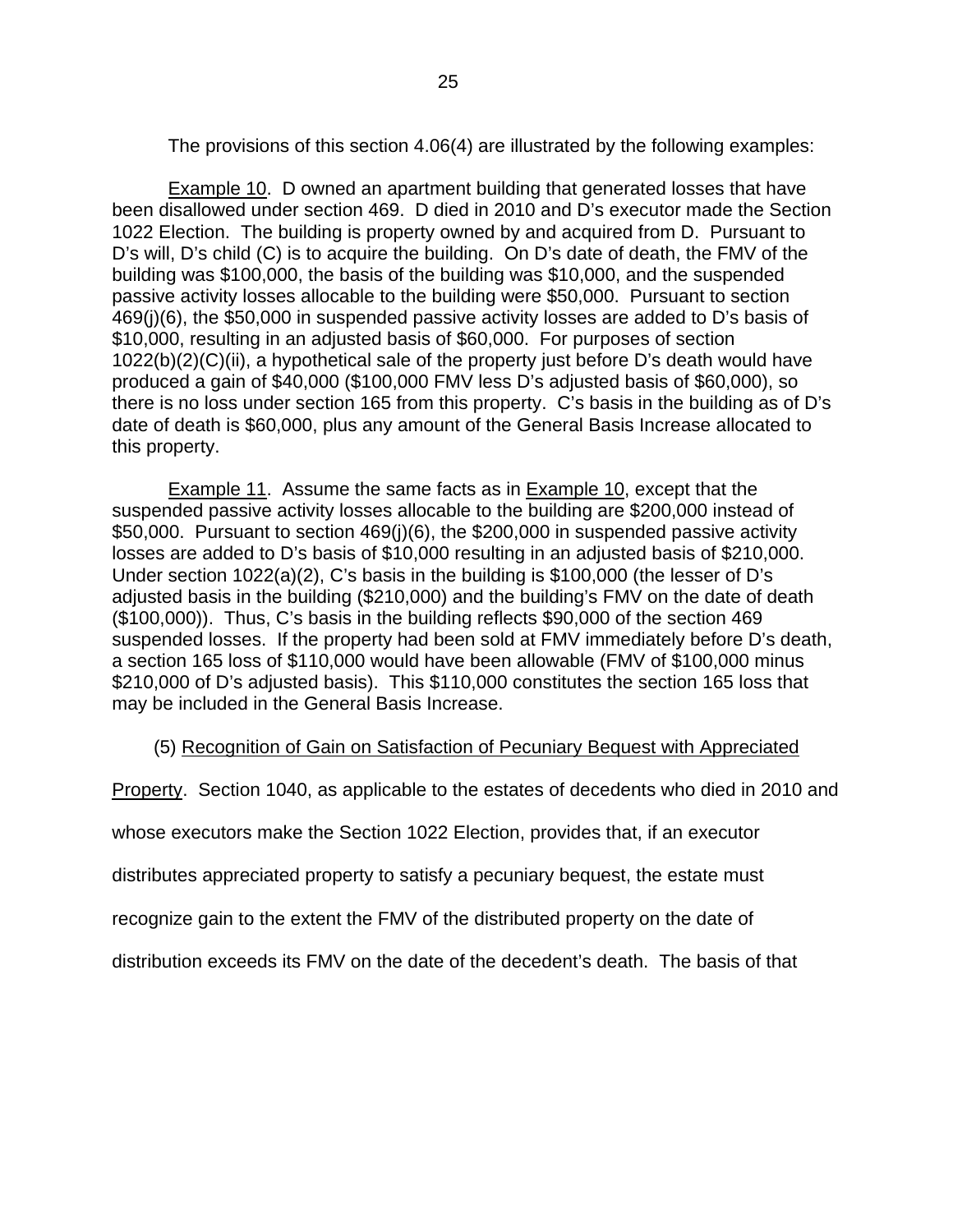property in the hands of the recipient then equals the sum of the basis of that property immediately before the distribution and the amount of gain recognized by the estate.

Section 1040 further provides that the same rule will apply to distributions of appreciated trust property made in satisfaction of trust provisions that are the equivalent of a pecuniary bequest, but only to the extent so provided in regulations. This safe harbor will apply this rule to qualified revocable trusts as defined in section 645(b)(1), as well as to trusts that would have been included in the decedent's gross estate for federal estate tax purposes under section 2036, 2037, or 2038 had the decedent's executor not made the Section 1022 Election.

The provisions of section 1040, however, do not apply to the distribution of property that constitutes the right to receive an item of IRD in satisfaction of a pecuniary bequest.

 (6) Sale or Exchange Treatment of Transfers to Nonresident Aliens. Section 684, enacted in 1997, generally provides that any transfer of property by a United States person to a foreign estate or trust (except to the extent that a person is treated as the owner of the trust under section 671) is treated as a sale or exchange of such property, and requires the transferor to recognize gain in the amount of any excess of the FMV of the property at the time of the transfer over the transferor's adjusted basis in the property. For transfers of property occurring on the death of a decedent whose executor makes the Section 1022 Election, this provision also applies to transfers of property by United States persons to nonresident aliens.

 $\sim$  26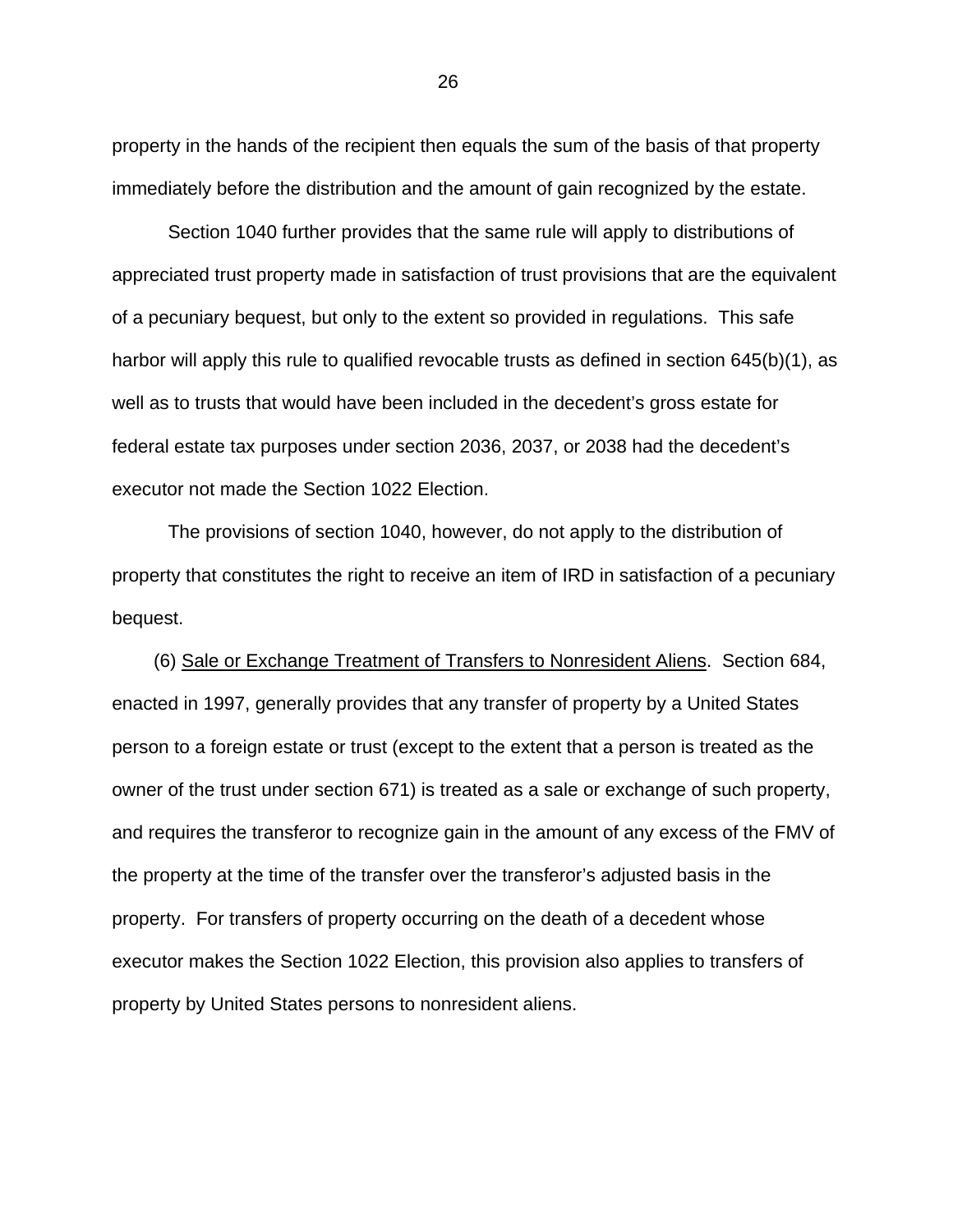The existing regulations provide an exception to the general rule of taxation under section 684 in the case of a transfer of property by reason of the death of a United States transferor, but only if the basis of such property in the hands of the recipient is determined under section 1014(a). Section 1.684-3(c). If the recipient's basis in such property is not determined under section 1014(a), section 684 continues to apply, and the United States transferor is treated as having transferred the property immediately before death and is required to recognize the built in gain in the property transferred at that time. Section 1.684-3(g), Example 3.

For purposes of applying section 684 to transfers of property by reason of the death of a United States person in 2010 whose executor makes the Section 1022 Election, the question has arisen as to whether (1) section 684 applies prior to section 1022, with the effect of treating the transfer as a sale for FMV before any Basis Increase may be allocated to the property, or (2) whether the executor's allocation of Basis Increase is deemed to increase the recipient's basis in the property before the amount of any unrecognized gain taxable under section 684 is determined.

If the property is owned by and acquired from the decedent, the executor's allocation of Basis Increase will be deemed to occur prior to the application of section 684. Specifically, in determining the adjusted basis of the property in the hands of the decedent under section 684(a)(2), any allocation of Basis Increase shall be deemed to occur prior to the computation of gain under section 684. Thus, the amount of gain

<u>27 and 27</u>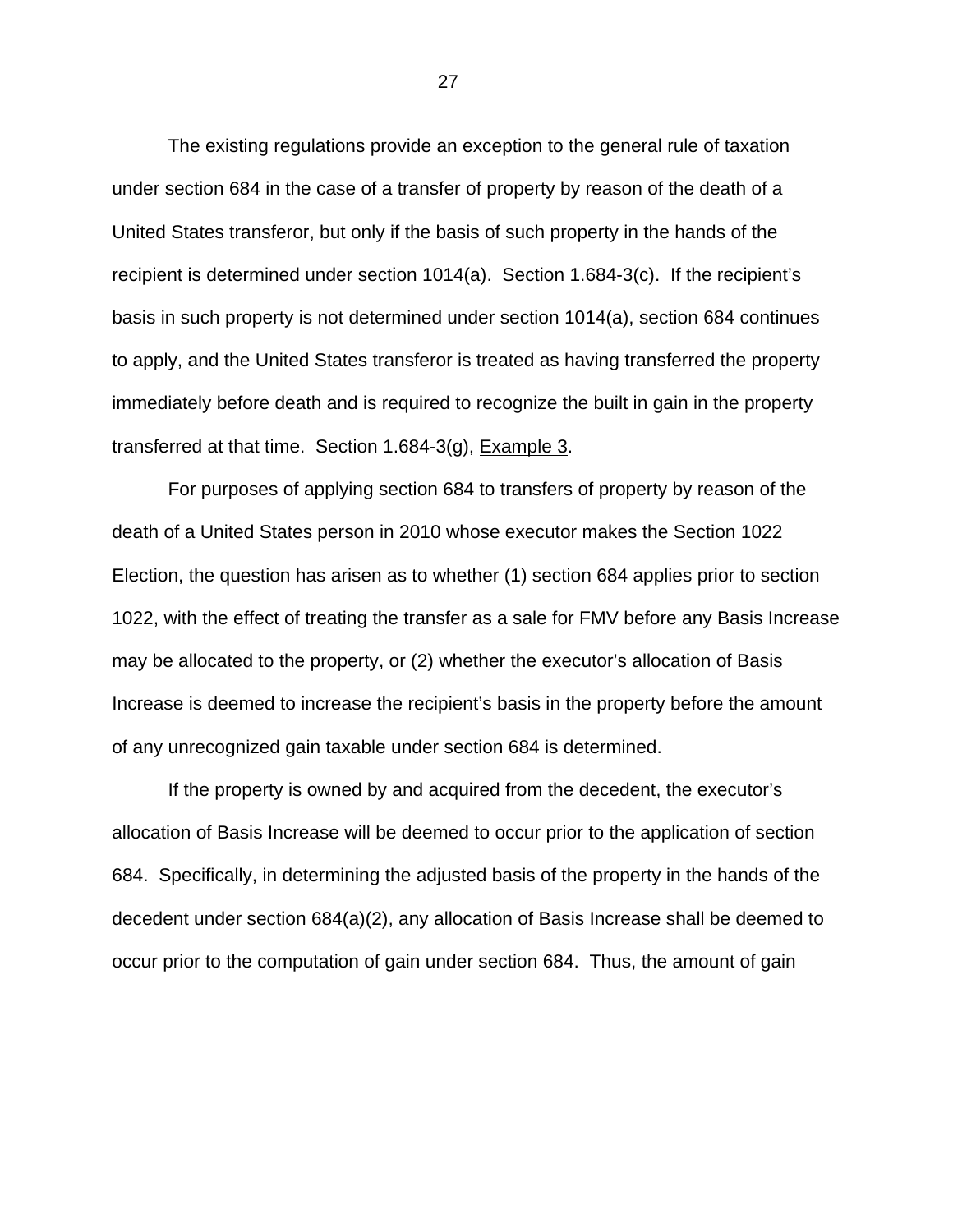recognized under section 684 on the transfer may be reduced or even eliminated if

sufficient Basis Increase is allocated to such property.

However, if the property transferred is not owned by the decedent at death, then

no Basis Increase may be allocated to the property, and the decedent will be required to

recognize all of the unrealized gain in the property transferred to the foreign estate or

trust or to the nonresident alien as provided in section 684.

The provisions of this section 4.06(6) are illustrated by the following examples:

Example 12. D, a United States citizen, acquired stock in 1984 for \$1,000 that had a FMV of \$30,000 on D's date of death in 2010. D bequeathed the stock to D's brother (N), a nonresident alien. The executor of D's estate made the Section 1022 Election, and, therefore, may allocate General Basis Increase of up to \$29,000 to this stock. Such an allocation of basis will be deemed to have occurred prior to the deemed sale under section 684. Accordingly, if the executor allocates \$29,000 of General Basis Increase to the stock, then D will recognize zero gain on D's final Form 1040 under section 684 on the bequest of the stock to N.

Example 13. D, a United States citizen, acquired real property located in the United States in 1984 for \$1,000,000 that had a FMV of \$10,000,000 on D's date of death in 2010. D's executor made the Section 1022 Election. D's will devised the real property to D's brother (N), a nonresident alien. Assuming that the General Basis Increase available to the executor of D's estate for allocation is \$1,300,000, the executor may allocate up to the entire amount of General Basis Increase to this property. Such an allocation will be deemed to have occurred prior to the deemed sale under section 684. Accordingly, if the executor allocates \$1,300,000 of General Basis Increase to this property, D will recognize gain on D's final Form 1040 under section 684 in the amount of \$7,700,000 (\$10,000,000 of FMV less \$2,300,000 of basis) on the devise of the property to N.

Example 14. In 2005, D, a United States citizen, transferred securities with a FMV of \$5,000 and an adjusted basis of \$1,000 to a foreign trust (FT). The income from FT was payable to D during D's life, but D retained no other right to and no power over FT. At all times after the 2005 transfer through D's death, FT has a United States beneficiary, D (within the meaning of section 679(c)), and D was treated as the owner of FT under section 679(a). D died in 2010 and D's executor made the Section 1022 Election. The FMV of the assets of FT at D's death was \$30,000. Notwithstanding that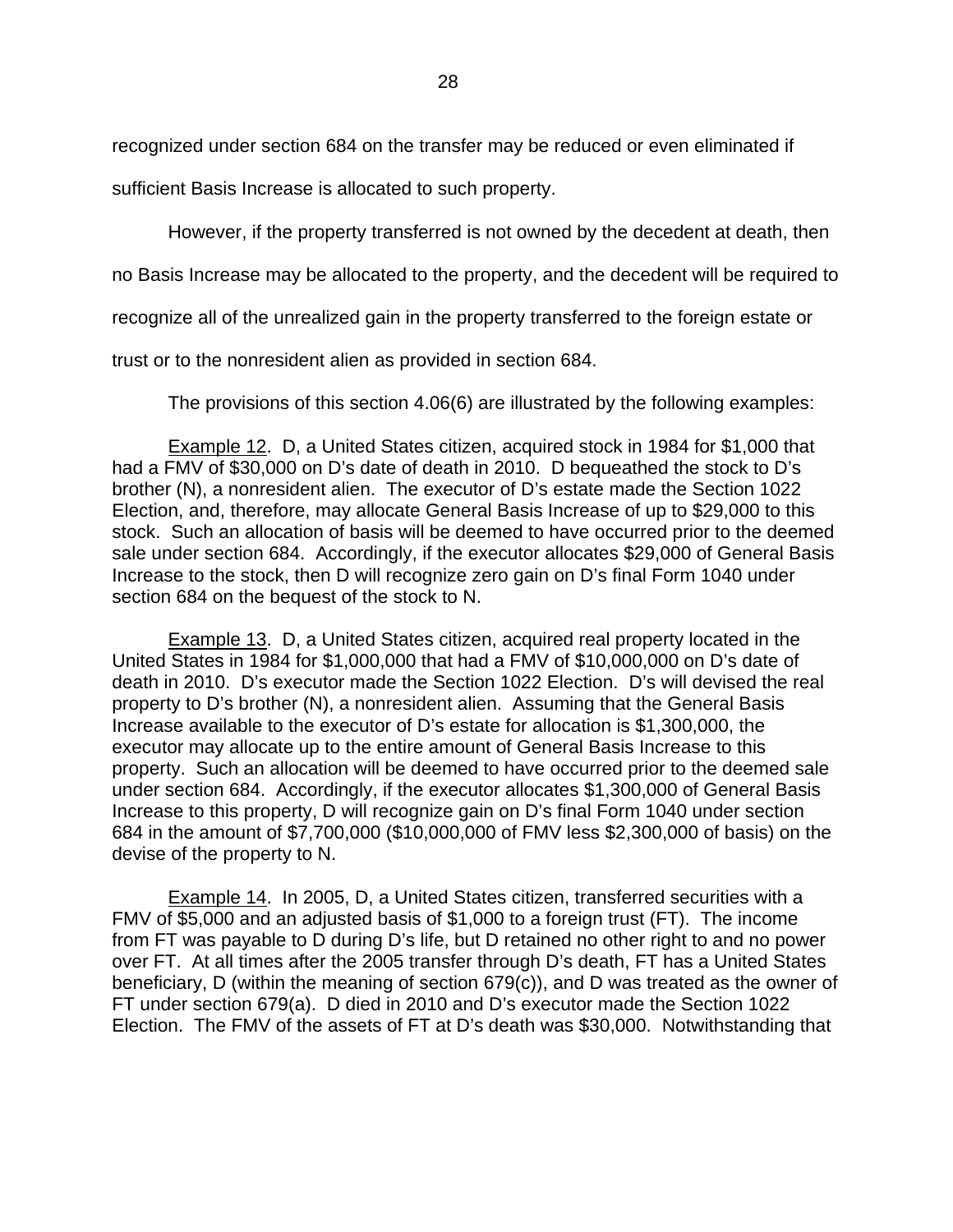D was the owner of FT under section 679 on the date of death, because the securities were transferred by D in an inter vivos transfer to FT over which D retained no other right or power, the securities were not acquired from the decedent and section 1022 does not apply to the securities in FT. Under §1.684-2(e)(1), D is treated as having transferred the securities to FT immediately before D's death, and D must recognize \$29,000 of gain on D's final Form 1040 under section 684(a).

#### .07 Testamentary Charitable Remainder Trusts

 Section 1.664-1(a)(1)(iii) provides, among other things, that a trust is a CRT if a deduction is allowable under section 170, 2055, 2106, or 2522 and the trust meets the description of a charitable remainder annuity trust or a charitable remainder unitrust, as such terms are described in §§ 1.664-2 and 1.664-3, respectively. A testamentary CRT that otherwise qualifies as a CRT under section 664 and the regulations thereunder, but fails to meet the requirement that a deduction is allowable under section 2055 solely because the decedent's executor makes a Section 1022 Election thus making section 2055 inapplicable to the decedent's estate, will qualify as a CRT under section 664.

### **SECTION 5. AREAS NOT COVERED BY THIS REVENUE PROCEDURE**

This Revenue Procedure does not address the manner in which the executor of the estate of a decedent who died in 2010 makes the Section 1022 Election. For information on making that election, the deadline for making that election and related procedures, and on allocating the decedent's GST exemption to transfers occurring at a death occurring in 2010, see Notice 2011-66.

#### **SECTION 6. EFFECTIVE DATE**

This revenue procedure is effective August 29, 2011, the date this revenue procedure was published in the Internal Revenue Bulletin. However, taxpayers may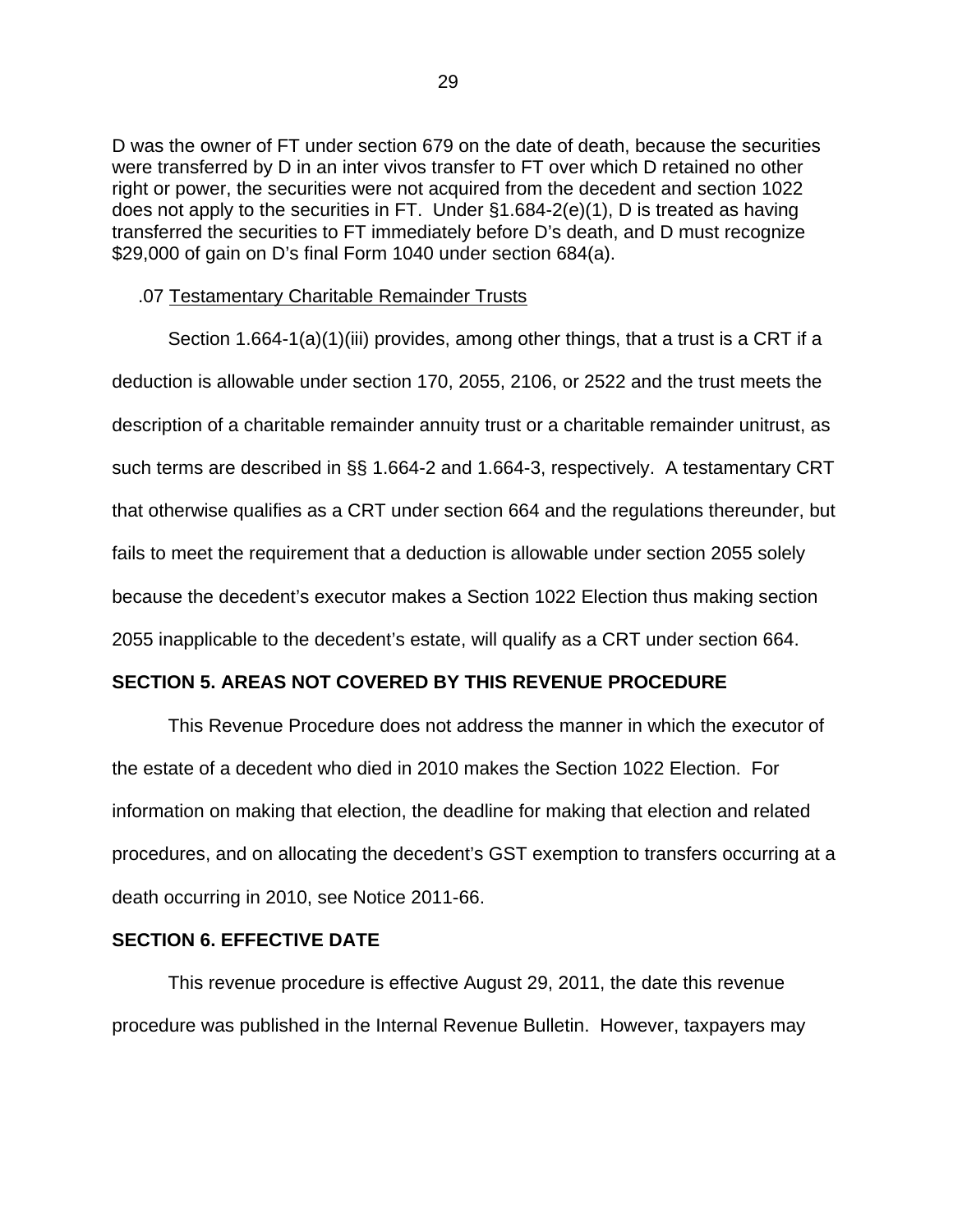apply the safe harbor in this revenue procedure for prior periods.

# **SECTION 7. PAPERWORK REDUCTION ACT**

The collection of information contained in this revenue procedure has been submitted to the Office of Management and Budget (OMB) in accordance with the Paperwork Reduction Act (44 U.S.C. 3507) and OMB approval is pending. An agency may not conduct or sponsor, and a person is not required to respond to, a collection of information unless the collection of information displays a valid control number.

The collection of information requirement in this revenue procedure is in section 4.02(3) and section 4.04(1) of this revenue procedure. The collection of information in section 4.02(3) relates to certain documents the executor is required to attach to the Form 8939 if the executor allocates Spousal Property Basis Increase to property that is sold prior to its distribution to the surviving spouse.

The collection of information in section 4.04(1) relates to the requirement that the executor obtain and attach to the Form 8939 the FMV appraisal of certain property acquired from the decedent. This collection of information is necessary for the proper performance of the function of the IRS in the collection of the income tax when the property is later sold by the recipient or other holder of the property. In addition, this collection is necessary to comply with the requirements of section 6018.

We estimate that 7,000 executors of estates of decedents who died in 2010 will make the Section 1022 Election and thus will be required to file Form 8939, and that it

<u>30</u>